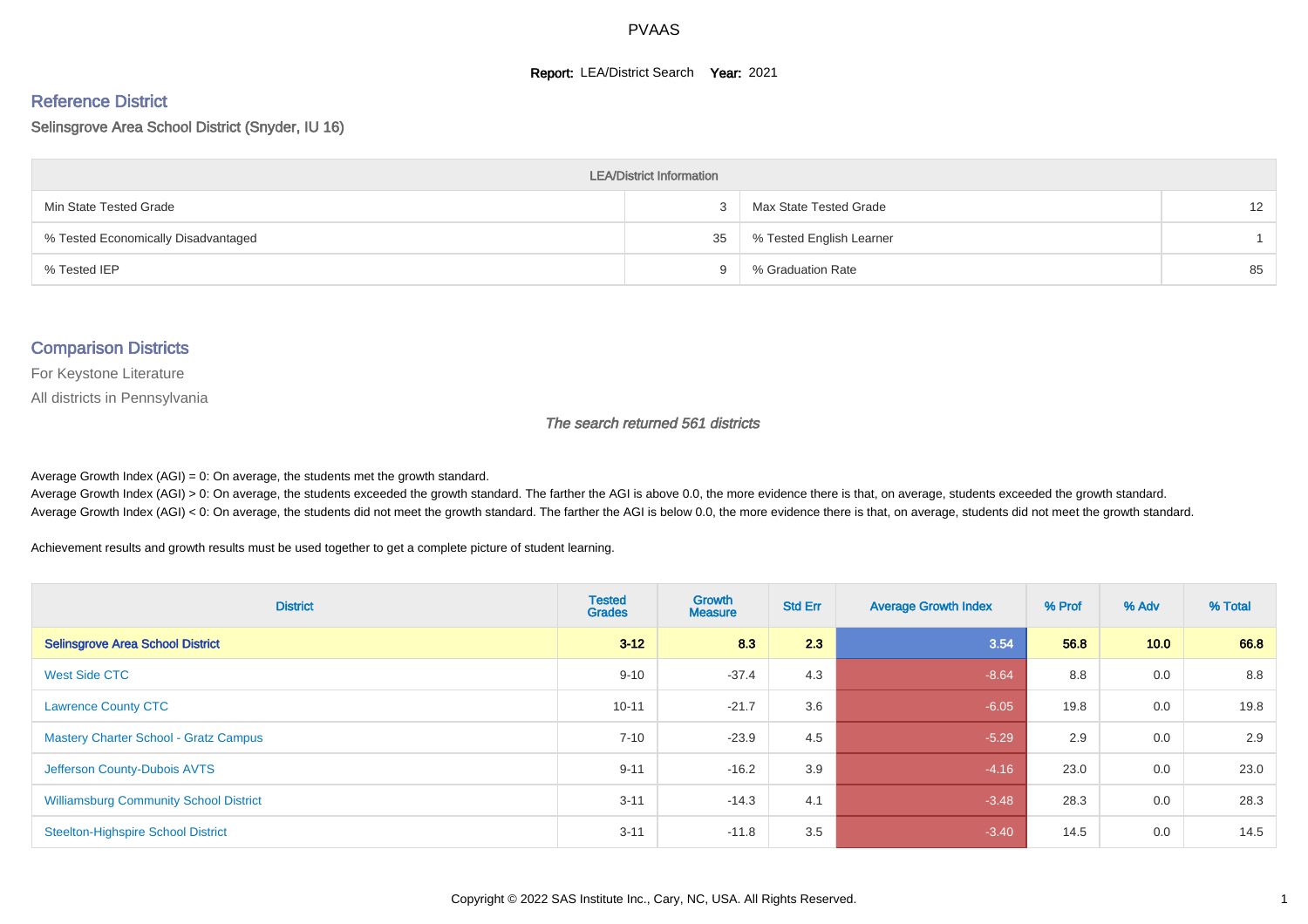| <b>District</b>                                                       | <b>Tested</b><br><b>Grades</b> | <b>Growth</b><br><b>Measure</b> | <b>Std Err</b> | <b>Average Growth Index</b> | % Prof | % Adv   | % Total |
|-----------------------------------------------------------------------|--------------------------------|---------------------------------|----------------|-----------------------------|--------|---------|---------|
| <b>Selinsgrove Area School District</b>                               | $3 - 12$                       | 8.3                             | 2.3            | 3.54                        | 56.8   | 10.0    | 66.8    |
| Maritime Academy Charter School                                       | $3 - 10$                       | $-11.4$                         | 3.5            | $-3.29$                     | 15.2   | 0.0     | 15.2    |
| <b>Propel Charter School-Homestead</b>                                | $3 - 11$                       | $-11.7$                         | 4.1            | $-2.84$                     | 15.9   | 0.0     | 15.9    |
| <b>Northern Potter School District</b>                                | $3 - 12$                       | $-13.1$                         | 4.6            | $-2.84$                     | 37.5   | 0.0     | 37.5    |
| <b>Propel Charter School-Montour</b>                                  | $3 - 10$                       | $-10.7$                         | 3.9            | $-2.71$                     | 13.7   | 0.0     | 13.7    |
| South Allegheny School District                                       | $3 - 11$                       | $-8.8$                          | 3.2            | $-2.70$                     | 40.5   | 0.0     | 40.5    |
| <b>Sugar Valley Rural Charter School</b>                              | $3 - 11$                       | $-11.0$                         | 4.5            | $-2.46$                     | 14.9   | 0.0     | 14.9    |
| <b>Innovative Arts Academy Charter School</b>                         | $6 - 11$                       | $-9.1$                          | 3.7            | $-2.44$                     | 9.5    | 0.0     | 9.5     |
| <b>Farrell Area School District</b>                                   | $3 - 11$                       | $-10.4$                         | 4.3            | $-2.41$                     | 19.0   | 0.0     | 19.0    |
| <b>Universal Audenried Charter School</b>                             | $9 - 11$                       | $-5.8$                          | 2.4            | $-2.40$                     | 14.6   | 0.0     | 14.6    |
| La Academia Partnership Charter School                                | $6 - 11$                       | $-11.0$                         | 4.7            | $-2.34$                     | 6.8    | 0.0     | 6.8     |
| Salisbury-Elk Lick School District                                    | $3 - 11$                       | $-13.5$                         | 5.9            | $-2.30$                     | 27.8   | 0.0     | 27.8    |
| <b>Keystone Education Center Charter School</b>                       | $3 - 12$                       | $-12.9$                         | 5.9            | $-2.19$                     | 28.0   | 0.0     | 28.0    |
| <b>Aliquippa School District</b>                                      | $3 - 11$                       | $-9.0$                          | 4.2            | $-2.14$                     | 11.0   | 0.0     | 11.0    |
| <b>Williams Valley School District</b>                                | $3 - 11$                       | $-7.3$                          | 3.4            | $-2.13$                     | 23.2   | 0.0     | 23.2    |
| <b>Moshannon Valley School District</b>                               | $3 - 10$                       | $-7.0$                          | 3.4            | $-2.01$                     | 48.5   | $0.0\,$ | 48.5    |
| The New Academy Charter School                                        | $8 - 11$                       | $-10.4$                         | 5.2            | $-2.00$                     | 0.0    | 0.0     | 0.0     |
| <b>Forest City Regional School District</b>                           | $3 - 12$                       | $-6.0$                          | 3.0            | $-1.96$                     | 44.1   | 0.0     | 44.1    |
| <b>Mount Pleasant Area School District</b>                            | $3 - 11$                       | $-5.0$                          | 2.6            | $-1.93$                     | 52.6   | 0.0     | 52.6    |
| Perseus House Charter School Of Excellence                            | $6 - 11$                       | $-5.2$                          | 3.0            | $-1.72$                     | 16.5   | 0.0     | 16.5    |
| Preparatory Charter School Of Mathematics, Science, Tech, And Careers | $9 - 10$                       | $-4.0$                          | 2.5            | $-1.59$                     | 15.0   | 0.0     | 15.0    |
| <b>Ferndale Area School District</b>                                  | $3 - 10$                       | $-5.8$                          | 4.3            | $-1.33$                     | 40.0   | 0.0     | 40.0    |
| <b>Shade-Central City School District</b>                             | $3 - 11$                       | $-5.9$                          | 4.6            | $-1.28$                     | 27.8   | 0.0     | 27.8    |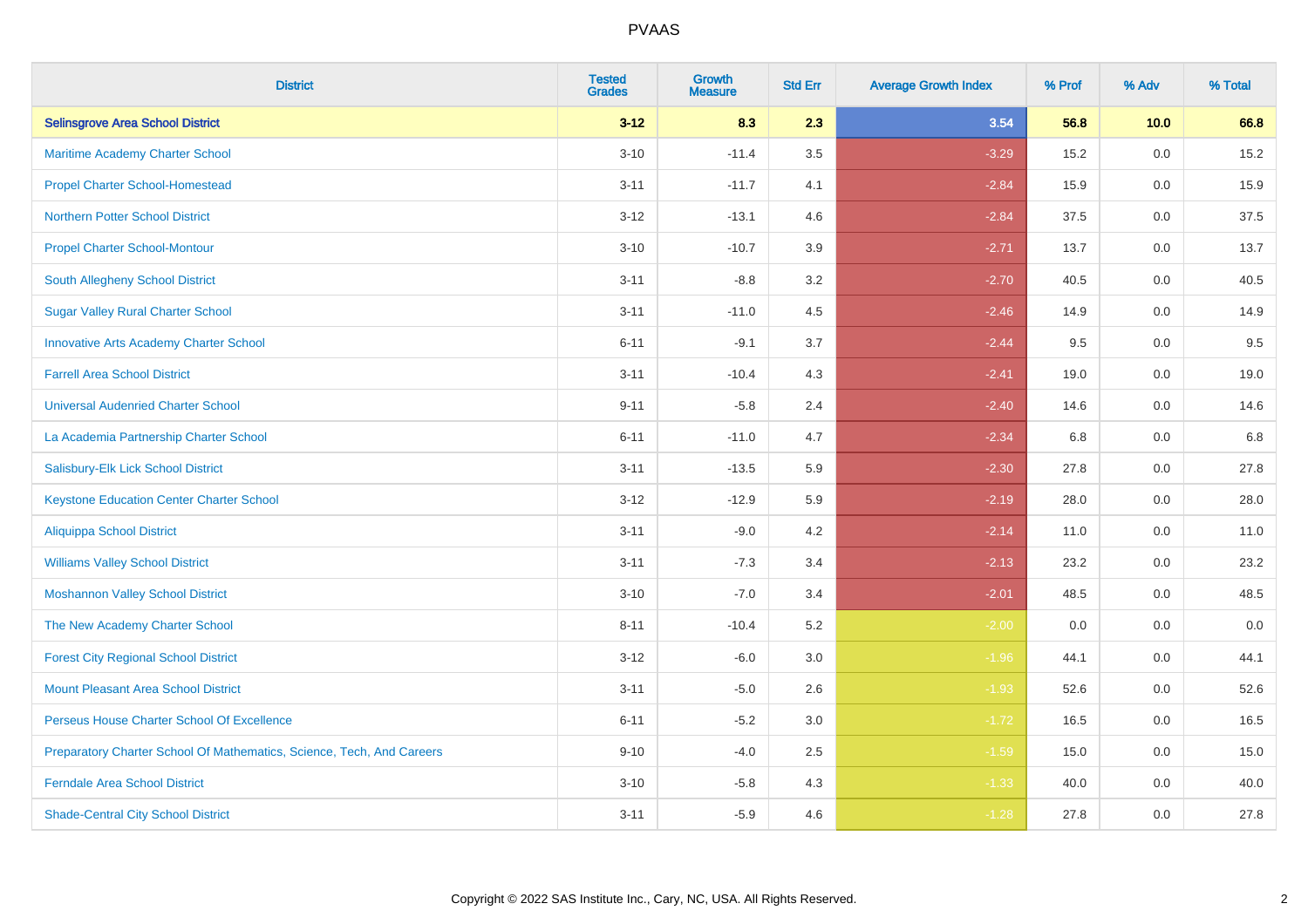| <b>District</b>                                         | <b>Tested</b><br><b>Grades</b> | <b>Growth</b><br><b>Measure</b> | <b>Std Err</b> | <b>Average Growth Index</b> | % Prof | % Adv   | % Total |
|---------------------------------------------------------|--------------------------------|---------------------------------|----------------|-----------------------------|--------|---------|---------|
| <b>Selinsgrove Area School District</b>                 | $3 - 12$                       | 8.3                             | 2.3            | 3.54                        | 56.8   | 10.0    | 66.8    |
| <b>Greater Johnstown School District</b>                | $3 - 11$                       | $-3.1$                          | 2.6            | $-1.19$                     | 26.1   | 0.0     | 26.1    |
| Imhotep Institute Charter High School                   | $9 - 11$                       | $-5.3$                          | 5.8            | $-0.92$                     | 25.0   | 0.0     | 25.0    |
| Center For Student Learning Charter School At Pennsbury | $6 - 12$                       | $-2.9$                          | 6.1            | $-0.47$                     | 42.9   | 0.0     | 42.9    |
| Hope For Hyndman Charter School                         | $3 - 11$                       | $-2.0$                          | 6.1            | $-0.32$                     | 33.3   | 0.0     | 33.3    |
| Philadelphia Electrical & Tech Charter High School      | $10 - 10$                      | $-0.5$                          | 2.9            | $-0.15$                     | 8.8    | 0.0     | 8.8     |
| <b>Mastery Charter School - Thomas Campus</b>           | $3 - 10$                       | 2.1                             | 6.2            | 0.33                        | 28.6   | 0.0     | 28.6    |
| <b>Mastery Charter High School-Lenfest Campus</b>       | $7 - 11$                       | 2.5                             | 5.7            | 0.43                        | 40.0   | 0.0     | 40.0    |
| <b>Union Area School District</b>                       | $3 - 11$                       | 1.9                             | 4.3            | 0.44                        | 61.5   | 0.0     | 61.5    |
| <b>Commodore Perry School District</b>                  | $3 - 11$                       | 3.2                             | 5.5            | 0.58                        | 58.3   | 0.0     | 58.3    |
| Urban Pathways 6-12 Charter School                      | $6 - 11$                       | 4.8                             | 6.4            | 0.75                        | 28.6   | 0.0     | 28.6    |
| <b>Clairton City School District</b>                    | $3 - 11$                       | 3.5                             | 3.7            | 0.95                        | 13.4   | 0.0     | 13.4    |
| Lehigh Career & Technical Institute                     | $10 - 12$                      | 5.6                             | 5.6            | 0.99                        | 78.3   | 0.0     | 78.3    |
| <b>Mastery Charter School - Pickett Campus</b>          | $6 - 10$                       | 5.6                             | 5.7            | 1.00                        | 27.8   | 0.0     | 27.8    |
| <b>Esperanza Cyber Charter School</b>                   | $3 - 11$                       | 7.1                             | 6.1            | 1.16                        | 9.1    | 0.0     | 9.1     |
| <b>York Academy Regional Charter School</b>             | $3 - 11$                       | 9.0                             | 5.0            | 1.79                        | 55.2   | $0.0\,$ | 55.2    |
| <b>Sto-Rox School District</b>                          | $3 - 10$                       | 6.6                             | 3.7            | 1.80                        | 13.4   | 0.0     | 13.4    |
| <b>Blacklick Valley School District</b>                 | $3 - 11$                       | 8.0                             | 4.3            | 1.85                        | 34.1   | 0.0     | 34.1    |
| <b>Chester Charter Scholars Academy Charter School</b>  | $3 - 12$                       | 8.4                             | 4.1            | 2.03                        | 23.4   | 0.0     | 23.4    |
| Lincoln Leadership Academy Charter School               | $3 - 12$                       | 14.2                            | 6.4            | 2.22                        | 23.5   | 0.0     | 23.5    |
| People For People Charter School                        | $3 - 12$                       | 13.3                            | 5.5            | 2.43                        | 13.5   | 0.0     | 13.5    |
| <b>Belmont Charter School</b>                           | $3 - 10$                       | 16.0                            | 6.5            | 2.45                        | 64.3   | 0.0     | 64.3    |
| Multicultural Academy Charter School                    | $9 - 11$                       | 9.5                             | 3.5            | 2.69                        | 22.0   | 0.0     | 22.0    |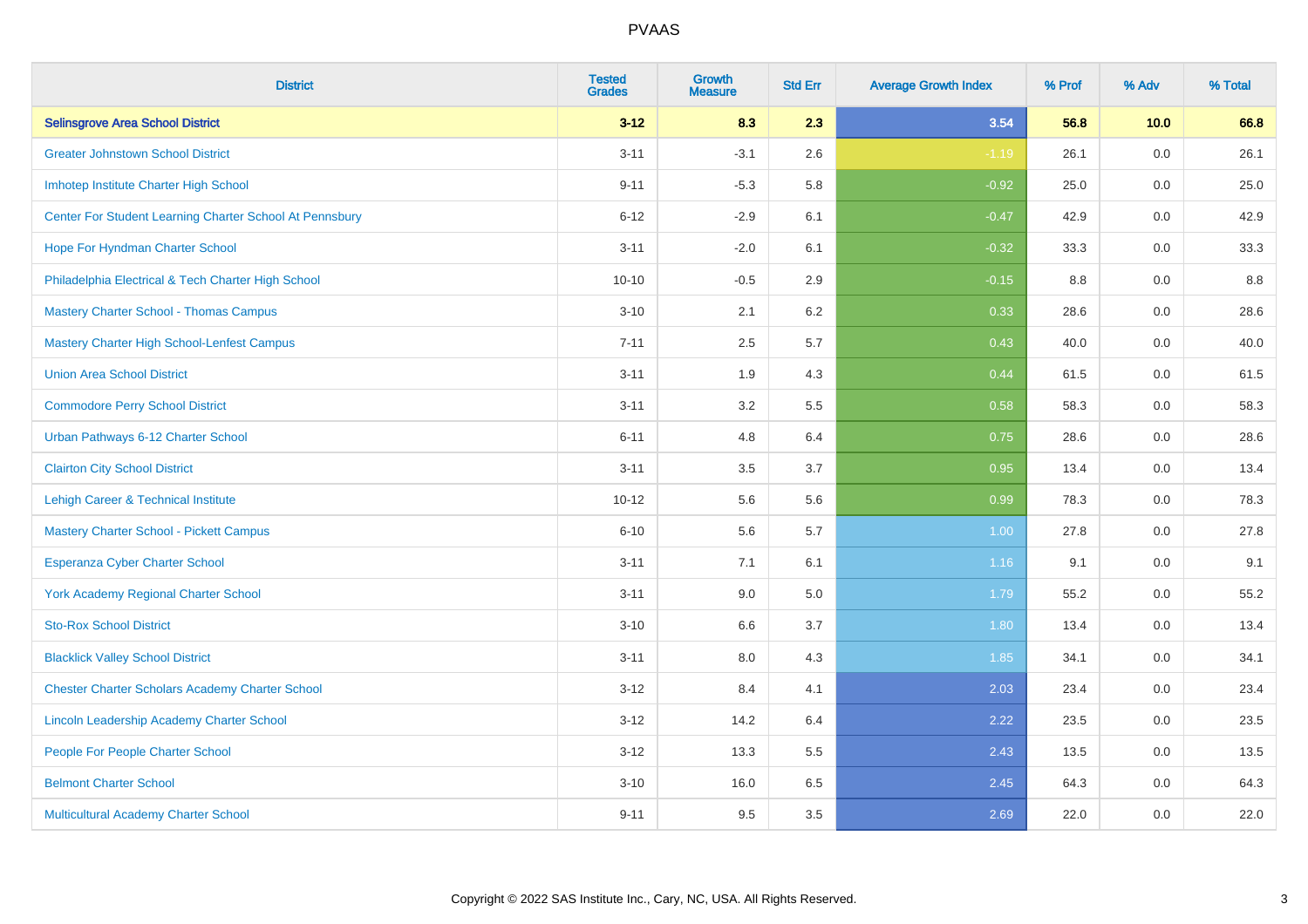| <b>District</b>                                  | <b>Tested</b><br><b>Grades</b> | <b>Growth</b><br><b>Measure</b> | <b>Std Err</b> | <b>Average Growth Index</b> | % Prof | % Adv | % Total |
|--------------------------------------------------|--------------------------------|---------------------------------|----------------|-----------------------------|--------|-------|---------|
| <b>Selinsgrove Area School District</b>          | $3 - 12$                       | 8.3                             | 2.3            | 3.54                        | 56.8   | 10.0  | 66.8    |
| <b>York City School District</b>                 | $3 - 12$                       | $-28.9$                         | 2.1            | $-13.59$                    | 6.0    | 0.3   | $6.2\,$ |
| Dr Robert Ketterer Charter School Inc            | $6 - 12$                       | 10.1                            | 5.0            | 2.04                        | 14.9   | 0.4   | 15.3    |
| <b>Harrisburg City School District</b>           | $3 - 11$                       | $-0.4$                          | 2.1            | $-0.19$                     | 15.1   | 0.4   | 15.5    |
| <b>Columbia-Montour AVTS</b>                     | $9 - 10$                       | $-12.5$                         | 3.0            | $-4.16$                     | 22.3   | 0.6   | 22.9    |
| Esperanza Academy Charter School                 | $4 - 11$                       | 4.0                             | 2.5            | 1.61                        | 32.4   | 0.7   | 33.1    |
| <b>Penn Hills School District</b>                | $3 - 11$                       | $-7.6$                          | 2.6            | $-2.94$                     | 33.1   | 0.7   | 33.8    |
| <b>Chester-Upland School District</b>            | $3 - 11$                       | $-0.3$                          | 2.7            | $-0.09$                     | 13.8   | 0.8   | 14.6    |
| Community Academy Of Philadelphia Charter School | $3 - 11$                       | 5.8                             | 2.7            | 2.12                        | 26.7   | 0.9   | 27.6    |
| <b>Tech Freire Charter School</b>                | $9 - 11$                       | 9.3                             | 2.9            | 3.26                        | 18.0   | 1.1   | 19.1    |
| <b>Marion Center Area School District</b>        | $3 - 10$                       | $-12.0$                         | 3.1            | $-3.87$                     | 33.7   | 1.1   | 34.8    |
| <b>Pottstown School District</b>                 | $3 - 12$                       | $-4.0$                          | 2.4            | $-1.68$                     | 29.8   | 1.2   | 31.0    |
| <b>Carbon Career &amp; Technical Institute</b>   | $9 - 11$                       | $-5.7$                          | 3.6            | $-1.59$                     | 34.5   | 1.2   | 35.7    |
| Northern Tioga School District                   | $3 - 12$                       | $-7.5$                          | 2.8            | $-2.64$                     | 54.0   | 1.2   | 55.2    |
| <b>Bristol Borough School District</b>           | $3 - 12$                       | $-4.3$                          | 3.4            | $-1.27$                     | 39.7   | 1.3   | 41.0    |
| <b>Rochester Area School District</b>            | $3 - 11$                       | $-13.2$                         | 4.6            | $-2.89$                     | 19.5   | 1.3   | 20.8    |
| <b>Everett Area School District</b>              | $3 - 11$                       | 5.0                             | 3.4            | 1.47                        | 60.5   | 1.3   | 61.8    |
| <b>Carmichaels Area School District</b>          | $3 - 10$                       | $-9.3$                          | 3.3            | $-2.81$                     | 35.1   | 1.4   | 36.5    |
| <b>Bethlehem-Center School District</b>          | $3 - 10$                       | 8.1                             | 3.3            | 2.46                        | 35.1   | 1.4   | 36.5    |
| <b>Burgettstown Area School District</b>         | $3 - 11$                       | $-2.1$                          | 3.4            | $-0.62$                     | 50.0   | 1.4   | 51.4    |
| <b>KIPP Dubois Charter School</b>                | $9 - 10$                       | 4.7                             | 3.3            | 1.40                        | 31.0   | 1.4   | 32.4    |
| Lackawanna Trail School District                 | $3 - 10$                       | $-21.7$                         | 3.5            | $-6.20$                     | 38.5   | 1.5   | 40.0    |
| <b>Cornell School District</b>                   | $3 - 11$                       | $-1.6$                          | 5.0            | $-0.32$                     | 33.8   | 1.5   | 35.4    |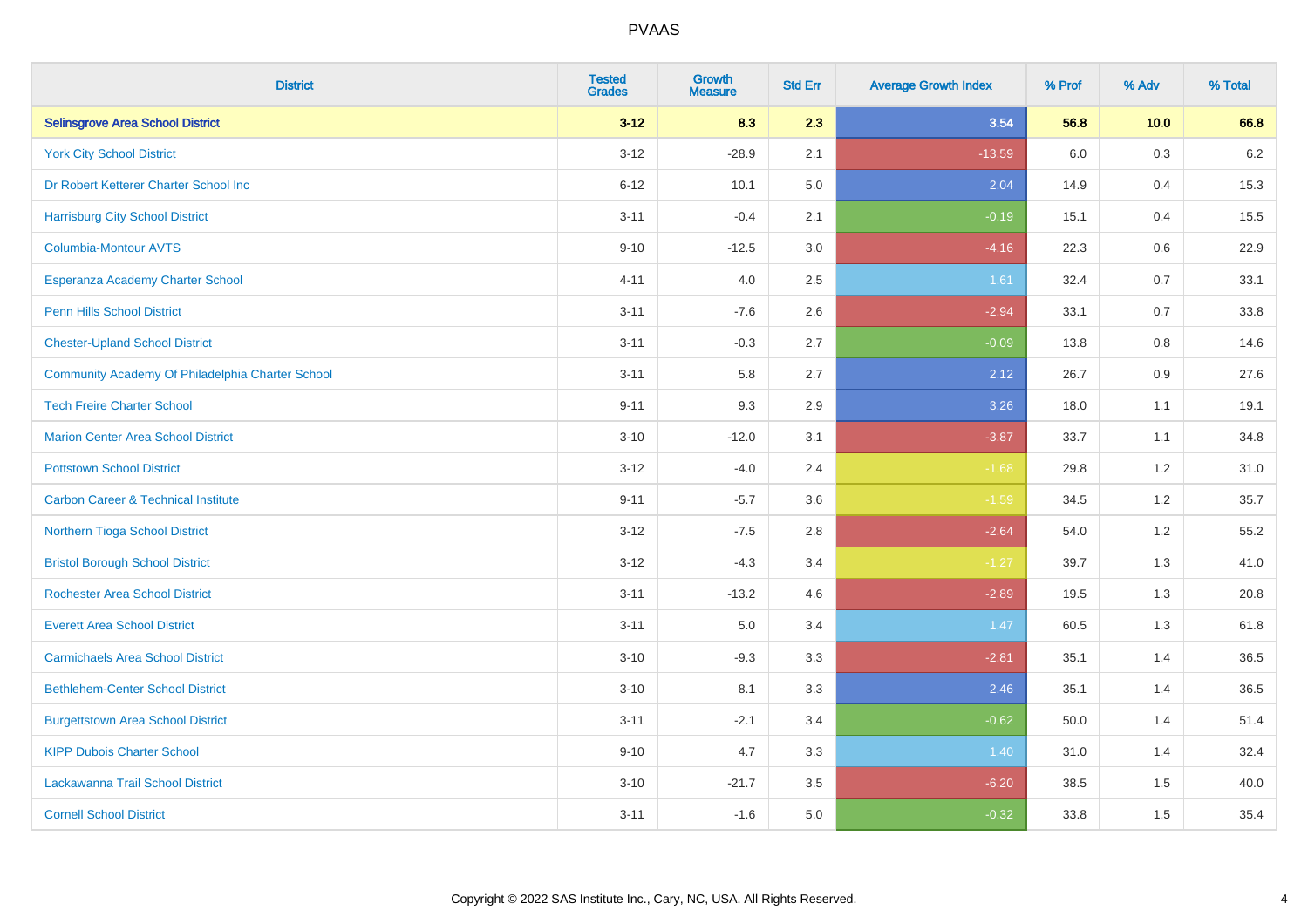| <b>District</b>                                   | <b>Tested</b><br><b>Grades</b> | <b>Growth</b><br><b>Measure</b> | <b>Std Err</b> | <b>Average Growth Index</b> | % Prof | % Adv | % Total |
|---------------------------------------------------|--------------------------------|---------------------------------|----------------|-----------------------------|--------|-------|---------|
| <b>Selinsgrove Area School District</b>           | $3 - 12$                       | 8.3                             | 2.3            | 3.54                        | 56.8   | 10.0  | 66.8    |
| <b>Frazier School District</b>                    | $3 - 11$                       | $-17.2$                         | 3.7            | $-4.70$                     | 37.1   | 1.6   | 38.7    |
| Propel Charter School - Braddock Hills            | $3 - 11$                       | $-13.6$                         | 3.6            | $-3.81$                     | 9.7    | 1.6   | 11.3    |
| <b>Mahanoy Area School District</b>               | $3 - 10$                       | $-9.0$                          | 3.6            | $-2.49$                     | 26.2   | 1.6   | 27.9    |
| <b>Tussey Mountain School District</b>            | $3 - 12$                       | 1.5                             | 3.7            | 0.40                        | 38.6   | 1.8   | 40.4    |
| <b>Tacony Academy Charter School</b>              | $3 - 11$                       | $-14.7$                         | 3.0            | $-4.82$                     | 22.4   | 1.8   | 24.1    |
| <b>Smethport Area School District</b>             | $3 - 12$                       | 0.6                             | 3.9            | 0.15                        | 37.0   | 1.8   | 38.9    |
| <b>West Branch Area School District</b>           | $3 - 11$                       | 0.2                             | 3.8            | 0.05                        | 47.2   | 1.9   | 49.1    |
| <b>Columbia Borough School District</b>           | $3 - 12$                       | $-3.1$                          | 3.5            | $-0.89$                     | 29.5   | 1.9   | 31.4    |
| <b>Tamaqua Area School District</b>               | $3 - 12$                       | $-8.2$                          | 2.5            | $-3.24$                     | 44.5   | 1.9   | 46.4    |
| <b>Conrad Weiser Area School District</b>         | $3 - 11$                       | 3.6                             | 2.2            | 1.63                        | 52.1   | 2.1   | 54.2    |
| <b>Mount Carmel Area School District</b>          | $3 - 11$                       | $-0.6$                          | 3.1            | $-0.18$                     | 45.3   | 2.1   | 47.4    |
| <b>Forest Area School District</b>                | $3 - 11$                       | $-4.4$                          | 5.4            | $-0.81$                     | 36.2   | 2.1   | 38.3    |
| <b>Loyalsock Township School District</b>         | $3 - 12$                       | 4.2                             | 2.8            | 1.47                        | 54.3   | 2.1   | 56.4    |
| <b>Executive Education Academy Charter School</b> | $3 - 10$                       | $-6.5$                          | 3.1            | $-2.08$                     | 23.7   | 2.2   | 25.8    |
| <b>Norristown Area School District</b>            | $3 - 12$                       | $-12.8$                         | 1.6            | $-7.98$                     | 23.5   | 2.3   | 25.7    |
| <b>Lancaster School District</b>                  | $3 - 12$                       | $-15.8$                         | 1.5            | $-10.90$                    | 14.6   | 2.3   | 16.9    |
| <b>Laurel School District</b>                     | $3 - 11$                       | 1.8                             | 3.1            | 0.59                        | 70.1   | 2.3   | 72.4    |
| <b>Canton Area School District</b>                | $3 - 11$                       | $-5.5$                          | 3.2            | $-1.75$                     | 40.7   | 2.3   | 43.0    |
| Morrisville Borough School District               | $3 - 11$                       | 4.8                             | 4.3            | 1.10                        | 30.2   | 2.3   | 32.6    |
| <b>Wallenpaupack Area School District</b>         | $3 - 11$                       | $-7.1$                          | 2.3            | $-3.09$                     | 40.8   | 2.4   | 43.1    |
| Schuylkill Haven Area School District             | $3 - 11$                       | $-15.3$                         | 3.1            | $-4.87$                     | 49.7   | 2.4   | 52.1    |
| <b>Washington School District</b>                 | $3 - 11$                       | $-4.9$                          | 2.8            | $-1.76$                     | 30.1   | 2.4   | 32.5    |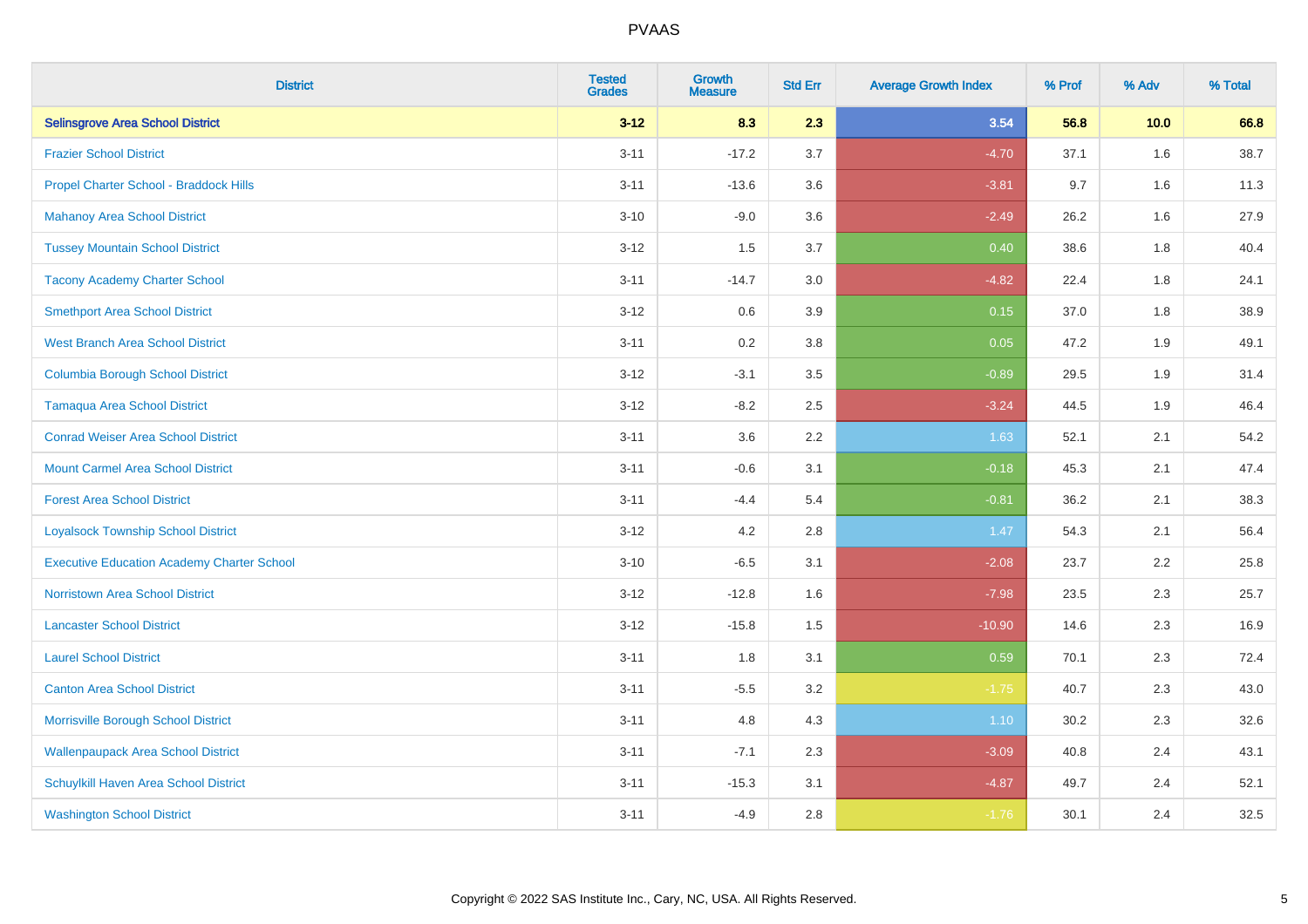| <b>District</b>                            | <b>Tested</b><br><b>Grades</b> | <b>Growth</b><br><b>Measure</b> | <b>Std Err</b> | <b>Average Growth Index</b> | % Prof | % Adv   | % Total |
|--------------------------------------------|--------------------------------|---------------------------------|----------------|-----------------------------|--------|---------|---------|
| <b>Selinsgrove Area School District</b>    | $3 - 12$                       | 8.3                             | 2.3            | 3.54                        | 56.8   | 10.0    | 66.8    |
| <b>Reading School District</b>             | $3 - 11$                       | 10.1                            | 1.4            | 7.25                        | 24.7   | $2.4\,$ | 27.2    |
| <b>Dauphin County Technical School</b>     | $9 - 11$                       | $-45.5$                         | 2.6            | $-17.72$                    | 14.4   | 2.5     | 16.9    |
| Southern Huntingdon County School District | $3 - 11$                       | $-12.9$                         | 3.2            | $-3.98$                     | 32.5   | 2.5     | 35.0    |
| <b>New Foundations Charter School</b>      | $3 - 11$                       | 5.4                             | 2.2            | 2.41                        | 47.2   | 2.5     | 49.8    |
| <b>Sullivan County School District</b>     | $3 - 10$                       | $-4.0$                          | 4.4            | $-0.90$                     | 66.7   | 2.6     | 69.2    |
| <b>Lebanon School District</b>             | $3 - 11$                       | $-1.6$                          | 1.9            | $-0.80$                     | 24.4   | 2.6     | 27.0    |
| Philipsburg-Osceola Area School District   | $3 - 11$                       | $-24.8$                         | 3.3            | $-7.43$                     | 19.7   | 2.6     | 22.4    |
| <b>Achievement House Charter School</b>    | $7 - 11$                       | $-0.7$                          | 4.0            | $-0.17$                     | 32.5   | 2.6     | 35.1    |
| <b>Muhlenberg School District</b>          | $3 - 10$                       | 4.0                             | 1.9            | 2.10                        | 34.2   | 2.6     | 36.8    |
| <b>Carbondale Area School District</b>     | $3 - 10$                       | 7.4                             | 3.3            | 2.25                        | 56.6   | 2.6     | 59.2    |
| <b>Allentown City School District</b>      | $3 - 12$                       | 5.3                             | 1.4            | 3.88                        | 25.3   | 2.7     | 28.0    |
| <b>Exeter Township School District</b>     | $3 - 11$                       | $-10.4$                         | 1.9            | $-5.44$                     | 50.6   | 2.7     | 53.3    |
| <b>Tulpehocken Area School District</b>    | $3 - 12$                       | $-13.7$                         | 2.8            | $-4.81$                     | 36.7   | 2.8     | 39.4    |
| <b>West Middlesex Area School District</b> | $3 - 10$                       | $-8.4$                          | 3.8            | $-2.21$                     | 34.9   | 2.8     | 37.6    |
| <b>Central Greene School District</b>      | $3 - 11$                       | $-1.6$                          | 2.8            | $-0.55$                     | 54.2   | 2.8     | 57.0    |
| <b>Monessen City School District</b>       | $3 - 10$                       | 8.3                             | 4.5            | 1.85                        | 42.9   | 2.9     | 45.7    |
| Juniata County School District             | $3 - 12$                       | $-4.9$                          | 2.1            | $-2.26$                     | 38.5   | 2.9     | 41.4    |
| Philadelphia Academy Charter School        | $3 - 11$                       | $-8.9$                          | 2.9            | $-3.04$                     | 50.5   | 2.9     | 53.4    |
| <b>Northwestern School District</b>        | $3 - 11$                       | $-24.9$                         | 3.5            | $-7.13$                     | 42.6   | 2.9     | 45.6    |
| <b>Erie City School District</b>           | $3 - 12$                       | $-14.5$                         | 1.6            | $-9.26$                     | 25.4   | 3.0     | 28.4    |
| Northern Lebanon School District           | $3 - 11$                       | 0.4                             | 2.5            | 0.15                        | 28.0   | 3.0     | 31.0    |
| <b>William Penn School District</b>        | $3 - 12$                       | 8.3                             | 2.1            | 3.99                        | 35.6   | 3.0     | 38.7    |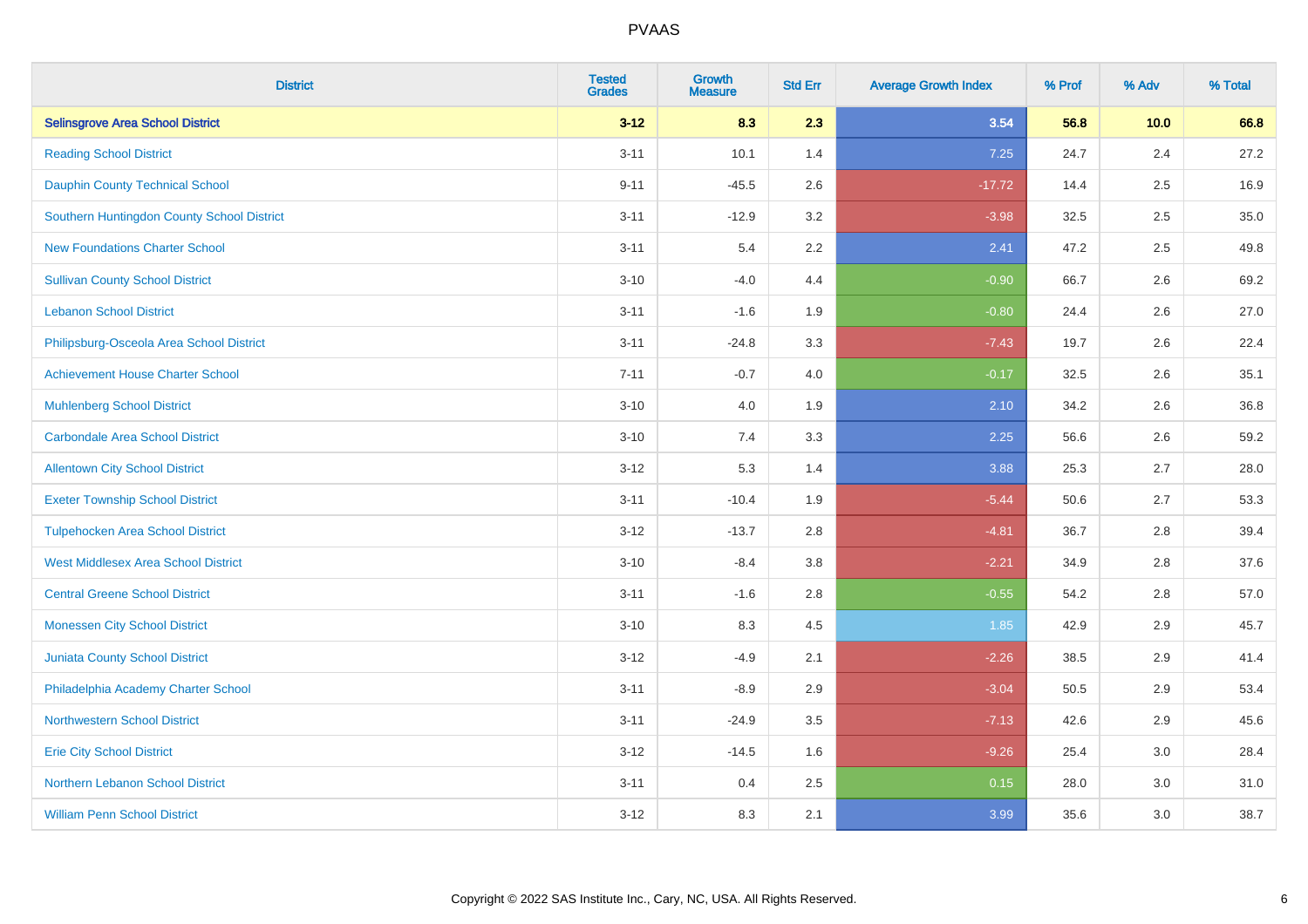| <b>District</b>                                 | <b>Tested</b><br><b>Grades</b> | <b>Growth</b><br><b>Measure</b> | <b>Std Err</b> | <b>Average Growth Index</b> | % Prof | % Adv   | % Total |
|-------------------------------------------------|--------------------------------|---------------------------------|----------------|-----------------------------|--------|---------|---------|
| <b>Selinsgrove Area School District</b>         | $3 - 12$                       | 8.3                             | 2.3            | 3.54                        | 56.8   | 10.0    | 66.8    |
| <b>Wyoming Valley West School District</b>      | $3 - 11$                       | $-2.2$                          | 2.4            | $-0.91$                     | 49.4   | $3.0\,$ | 52.4    |
| <b>City CHS</b>                                 | $10 - 11$                      | 13.6                            | 2.7            | 5.12                        | 45.8   | 3.0     | 48.8    |
| <b>Blue Ridge School District</b>               | $3 - 11$                       | $-0.5$                          | 3.6            | $-0.12$                     | 44.6   | 3.1     | 47.7    |
| <b>Mcguffey School District</b>                 | $3 - 11$                       | 2.1                             | 2.6            | 0.81                        | 57.7   | 3.1     | 60.8    |
| <b>Penns Manor Area School District</b>         | $3 - 12$                       | $-17.0$                         | 3.7            | $-4.52$                     | 29.7   | 3.1     | 32.8    |
| <b>Clearfield Area School District</b>          | $3 - 10$                       | $-9.4$                          | 2.6            | $-3.56$                     | 43.0   | 3.1     | 46.1    |
| Pennsylvania Distance Learning Charter School   | $3 - 12$                       | 9.3                             | 4.2            | 2.22                        | 42.2   | 3.1     | 45.3    |
| <b>Union City Area School District</b>          | $3 - 12$                       | $-10.2$                         | 3.6            | $-2.87$                     | 42.9   | 3.2     | 46.0    |
| <b>Shamokin Area School District</b>            | $3 - 11$                       | $-7.7$                          | 4.8            | $-1.60$                     | 38.1   | 3.2     | 41.3    |
| <b>Lakeview School District</b>                 | $3 - 11$                       | $-0.9$                          | 3.7            | $-0.24$                     | 60.3   | 3.2     | 63.5    |
| <b>Penn-Delco School District</b>               | $3 - 11$                       | $-6.8$                          | 1.9            | $-3.51$                     | 46.6   | 3.2     | 49.8    |
| <b>Bucks County Technical High School</b>       | $9 - 10$                       | $-12.0$                         | 2.5            | $-4.84$                     | 35.9   | 3.2     | 39.2    |
| <b>Minersville Area School District</b>         | $3 - 11$                       | $-14.4$                         | 3.7            | $-3.90$                     | 39.3   | 3.3     | 42.6    |
| <b>Elk Lake School District</b>                 | $3 - 11$                       | $-4.0$                          | 3.3            | $-1.23$                     | 46.2   | 3.3     | 49.4    |
| Mastery Charter School - Shoemaker Campus       | $7 - 10$                       | 4.1                             | 3.0            | 1.34                        | 20.9   | 3.3     | 24.2    |
| <b>Allegheny-Clarion Valley School District</b> | $3 - 10$                       | 7.8                             | 4.7            | 1.65                        | 53.3   | 3.3     | 56.7    |
| <b>Northeast Bradford School District</b>       | $3 - 10$                       | $-3.1$                          | 4.0            | $-0.78$                     | 33.9   | 3.4     | 37.3    |
| <b>MaST Community Charter School II</b>         | $3 - 10$                       | 4.4                             | 3.2            | 1.37                        | 28.4   | 3.4     | 31.8    |
| <b>Mount Union Area School District</b>         | $3 - 10$                       | $-6.1$                          | 3.1            | $-1.97$                     | 32.2   | 3.4     | 35.6    |
| <b>Juniata Valley School District</b>           | $3 - 11$                       | $-3.9$                          | 3.5            | $-1.10$                     | 44.4   | 3.5     | 47.8    |
| <b>Big Beaver Falls Area School District</b>    | $3 - 11$                       | $-3.9$                          | 3.3            | $-1.18$                     | 34.1   | 3.5     | 37.6    |
| <b>Scranton School District</b>                 | $3 - 12$                       | $-2.9$                          | 2.4            | $-1.22$                     | 45.6   | 3.6     | 49.1    |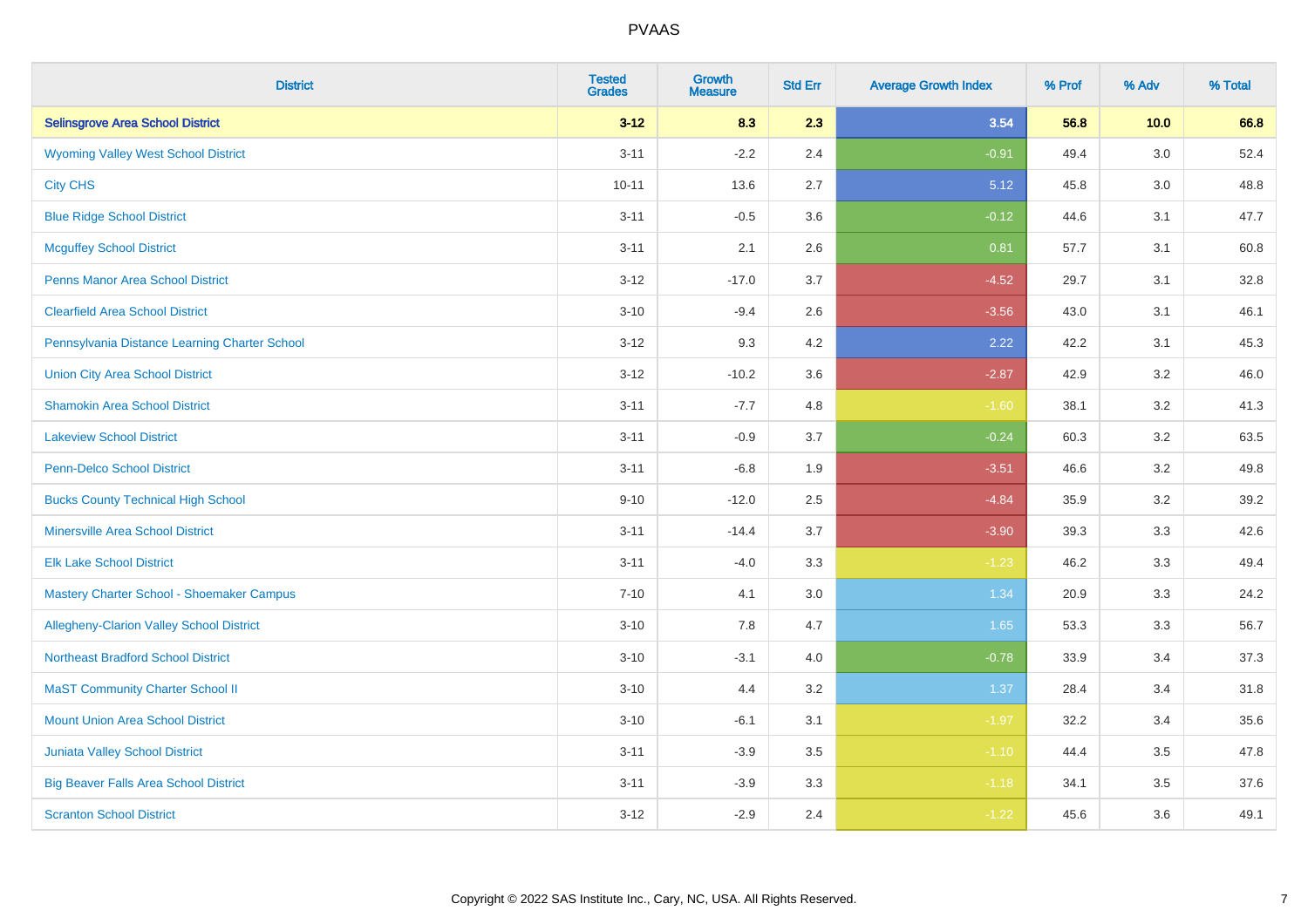| <b>District</b>                                | <b>Tested</b><br><b>Grades</b> | <b>Growth</b><br><b>Measure</b> | <b>Std Err</b> | <b>Average Growth Index</b> | % Prof | % Adv | % Total |
|------------------------------------------------|--------------------------------|---------------------------------|----------------|-----------------------------|--------|-------|---------|
| <b>Selinsgrove Area School District</b>        | $3 - 12$                       | 8.3                             | 2.3            | 3.54                        | 56.8   | 10.0  | 66.8    |
| <b>Springfield Township School District</b>    | $3 - 11$                       | $-18.9$                         | 3.2            | $-5.88$                     | 62.6   | 3.6   | 66.3    |
| <b>Woodland Hills School District</b>          | $3 - 12$                       | 3.2                             | 2.6            | 1.22                        | 31.4   | 3.6   | 35.0    |
| <b>Bristol Township School District</b>        | $3 - 11$                       | $-13.9$                         | 2.0            | $-7.05$                     | 31.0   | 3.7   | 34.7    |
| <b>Lakeland School District</b>                | $3 - 11$                       | 1.1                             | 2.8            | 0.38                        | 48.6   | 3.7   | 52.3    |
| <b>Highlands School District</b>               | $3 - 11$                       | $-7.4$                          | 2.7            | $-2.76$                     | 44.4   | 3.7   | 48.2    |
| New Kensington-Arnold School District          | $3 - 11$                       | $-0.4$                          | 3.8            | $-0.10$                     | 40.7   | 3.7   | 44.4    |
| <b>Muncy School District</b>                   | $3 - 11$                       | $-8.1$                          | 3.7            | $-2.21$                     | 42.0   | 3.8   | 45.8    |
| <b>Fairfield Area School District</b>          | $3 - 11$                       | $-5.6$                          | 3.4            | $-1.66$                     | 57.9   | 4.0   | 61.8    |
| Mifflinburg Area School District               | $3 - 11$                       | $-15.8$                         | 2.5            | $-6.30$                     | 42.4   | 4.0   | 46.4    |
| <b>Easton Area School District</b>             | $3 - 12$                       | $-4.1$                          | 1.4            | $-2.91$                     | 39.9   | 4.0   | 43.9    |
| <b>Upper Moreland Township School District</b> | $3 - 11$                       | $-5.0$                          | 2.2            | $-2.31$                     | 57.9   | 4.0   | 61.9    |
| <b>Yough School District</b>                   | $3 - 10$                       | $-6.6$                          | 2.7            | $-2.43$                     | 50.8   | 4.0   | 54.8    |
| Southern Columbia Area School District         | $3 - 11$                       | $-14.6$                         | 3.0            | $-4.92$                     | 55.0   | 4.0   | 59.0    |
| <b>Hopewell Area School District</b>           | $3 - 11$                       | 2.6                             | 2.7            | 0.97                        | 58.4   | 4.0   | 62.4    |
| <b>Elizabeth Forward School District</b>       | $3 - 11$                       | $-8.4$                          | 2.4            | $-3.41$                     | 51.7   | 4.0   | 55.7    |
| <b>Curwensville Area School District</b>       | $3 - 11$                       | $-27.9$                         | 4.1            | $-6.72$                     | 42.5   | 4.1   | 46.6    |
| <b>Freedom Area School District</b>            | $3 - 11$                       | $-7.1$                          | 3.0            | $-2.37$                     | 43.8   | 4.2   | 47.9    |
| Jefferson-Morgan School District               | $3 - 10$                       | $-9.9$                          | 4.2            | $-2.35$                     | 43.8   | 4.2   | 47.9    |
| <b>Stroudsburg Area School District</b>        | $3 - 11$                       | 5.5                             | 1.9            | 2.88                        | 48.1   | 4.2   | 52.3    |
| <b>Coatesville Area School District</b>        | $3 - 11$                       | $-4.4$                          | 1.7            | $-2.62$                     | 36.3   | 4.2   | 40.5    |
| <b>East Lycoming School District</b>           | $3 - 11$                       | $-6.0$                          | 2.7            | $-2.24$                     | 48.3   | 4.2   | 52.5    |
| <b>New Castle Area School District</b>         | $3 - 12$                       | $-6.4$                          | 2.4            | $-2.66$                     | 32.5   | 4.3   | 36.8    |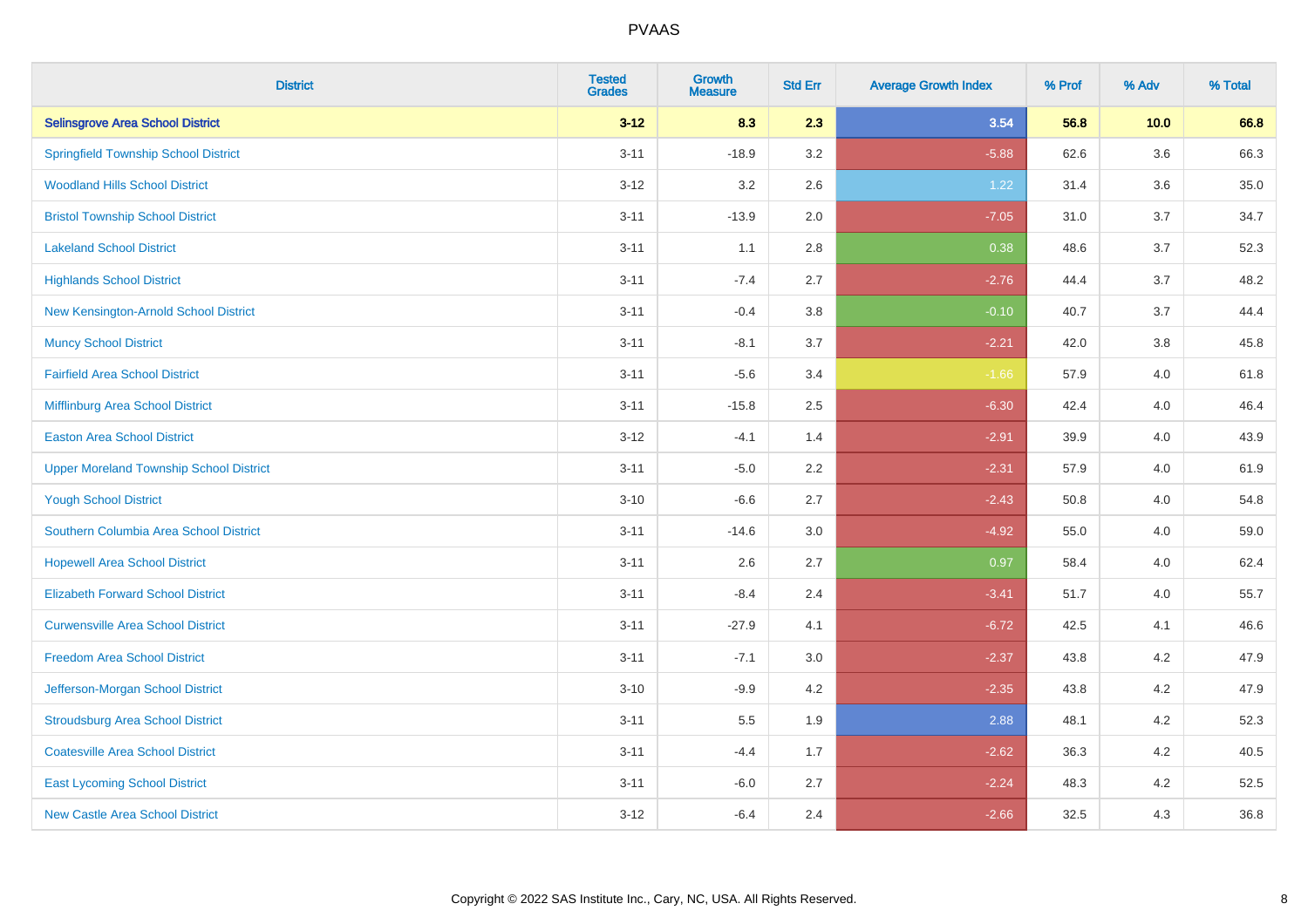| <b>District</b>                           | <b>Tested</b><br><b>Grades</b> | <b>Growth</b><br><b>Measure</b> | <b>Std Err</b> | <b>Average Growth Index</b> | % Prof | % Adv | % Total |
|-------------------------------------------|--------------------------------|---------------------------------|----------------|-----------------------------|--------|-------|---------|
| <b>Selinsgrove Area School District</b>   | $3 - 12$                       | 8.3                             | 2.3            | 3.54                        | 56.8   | 10.0  | 66.8    |
| <b>Panther Valley School District</b>     | $3 - 12$                       | $-0.6$                          | 3.3            | $-0.19$                     | 47.9   | $4.3$ | 52.1    |
| <b>Tri-Valley School District</b>         | $3 - 10$                       | $-6.4$                          | 4.1            | $-1.57$                     | 37.0   | 4.4   | 41.3    |
| <b>Galeton Area School District</b>       | $3 - 11$                       | 2.2                             | 5.3            | 0.42                        | 41.3   | 4.4   | 45.6    |
| <b>West York Area School District</b>     | $3 - 12$                       | 3.2                             | 2.3            | 1.38                        | 53.8   | 4.4   | 58.2    |
| <b>Franklin Area School District</b>      | $3 - 11$                       | 6.6                             | 2.8            | 2.34                        | 48.2   | 4.5   | 52.7    |
| <b>Chartiers-Houston School District</b>  | $3 - 10$                       | $-8.6$                          | 3.5            | $-2.41$                     | 59.7   | 4.5   | 64.2    |
| South Williamsport Area School District   | $3 - 10$                       | $-5.7$                          | 2.5            | $-2.30$                     | 45.5   | 4.5   | 50.0    |
| <b>Mckeesport Area School District</b>    | $3 - 12$                       | 9.0                             | 2.4            | 3.72                        | 31.0   | 4.5   | 35.5    |
| <b>Solanco School District</b>            | $3 - 11$                       | $-11.0$                         | 2.0            | $-5.55$                     | 41.6   | 4.5   | 46.1    |
| <b>Reach Cyber Charter School</b>         | $3 - 11$                       | 8.1                             | 4.7            | 1.72                        | 42.4   | 4.6   | 47.0    |
| <b>Avonworth School District</b>          | $3 - 10$                       | $-12.6$                         | 3.1            | $-4.01$                     | 59.8   | 4.6   | 64.4    |
| Johnsonburg Area School District          | $3 - 11$                       | $-14.1$                         | 3.9            | $-3.62$                     | 54.0   | 4.6   | 58.6    |
| <b>Keystone Central School District</b>   | $3 - 11$                       | $-5.1$                          | 2.0            | $-2.46$                     | 44.7   | 4.6   | 49.4    |
| <b>Bangor Area School District</b>        | $3 - 12$                       | $-0.9$                          | 2.0            | $-0.43$                     | 44.3   | 4.7   | 49.0    |
| <b>Titusville Area School District</b>    | $3 - 11$                       | $-13.2$                         | 2.6            | $-4.99$                     | 43.2   | 4.8   | 48.0    |
| Insight PA Cyber Charter School           | $3 - 11$                       | 0.7                             | 5.7            | 0.12                        | 50.0   | 4.8   | 54.8    |
| <b>Interboro School District</b>          | $3 - 12$                       | $-7.3$                          | 2.1            | $-3.43$                     | 46.6   | 4.8   | 51.4    |
| <b>Upper Dauphin Area School District</b> | $3 - 11$                       | $-6.3$                          | 3.2            | $-1.98$                     | 37.4   | 4.8   | 42.2    |
| <b>Greensburg Salem School District</b>   | $3 - 11$                       | $-4.4$                          | 2.4            | $-1.88$                     | 47.6   | 4.9   | 52.4    |
| <b>General Mclane School District</b>     | $3 - 11$                       | 3.1                             | 2.9            | 1.07                        | 62.3   | 4.9   | 67.2    |
| <b>Redbank Valley School District</b>     | $3 - 11$                       | $-9.5$                          | 3.4            | $-2.77$                     | 31.5   | 4.9   | 36.4    |
| <b>Palmerton Area School District</b>     | $3 - 11$                       | $-1.2$                          | 3.0            | $-0.39$                     | 57.4   | 5.0   | 62.4    |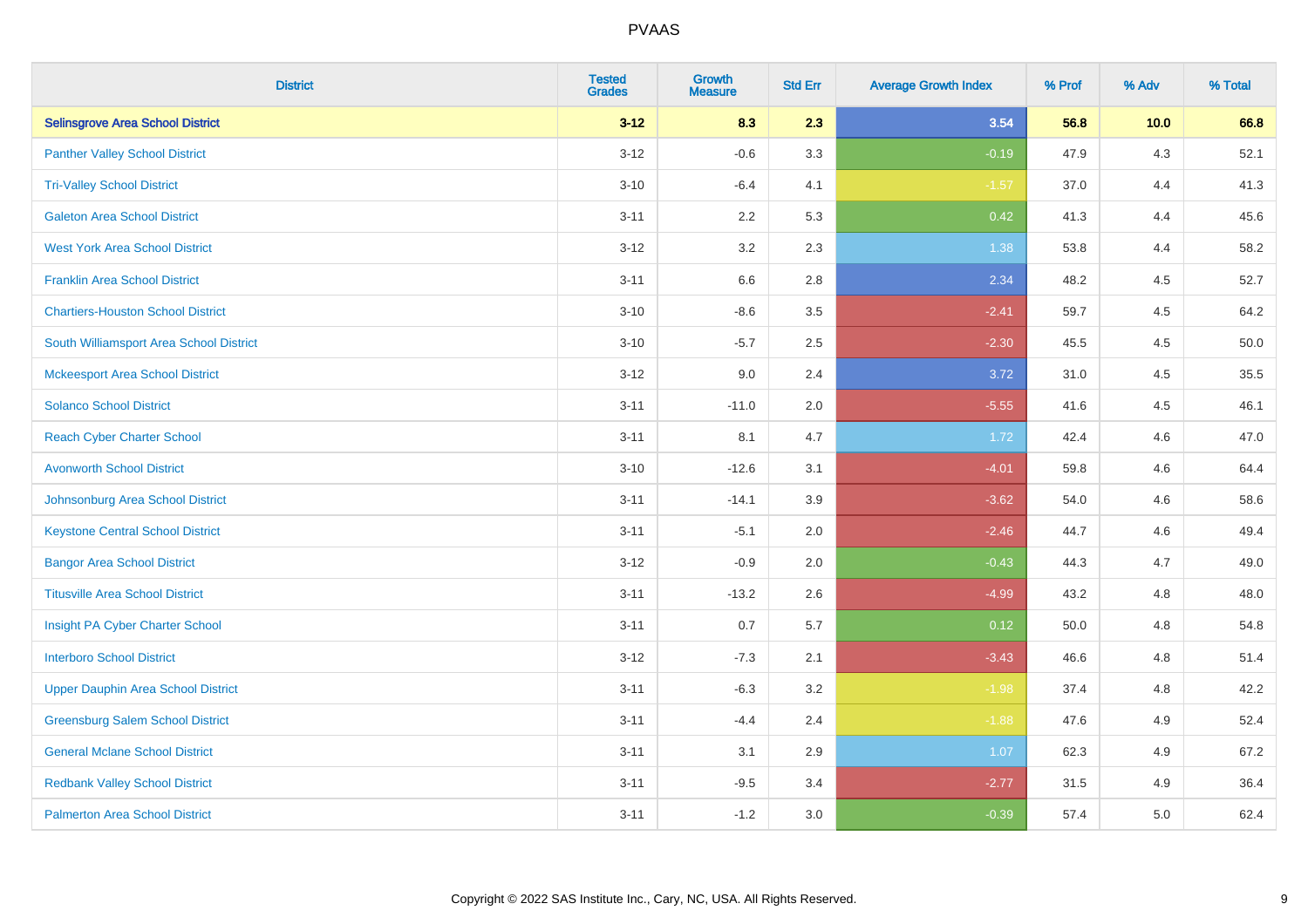| <b>District</b>                               | <b>Tested</b><br><b>Grades</b> | <b>Growth</b><br><b>Measure</b> | <b>Std Err</b> | <b>Average Growth Index</b> | % Prof | % Adv | % Total |
|-----------------------------------------------|--------------------------------|---------------------------------|----------------|-----------------------------|--------|-------|---------|
| <b>Selinsgrove Area School District</b>       | $3 - 12$                       | 8.3                             | 2.3            | 3.54                        | 56.8   | 10.0  | 66.8    |
| Pennsylvania Cyber Charter School             | $3 - 11$                       | 11.6                            | 1.5            | 7.54                        | 46.3   | 5.0   | 51.3    |
| Pocono Mountain School District               | $3 - 12$                       | $6.8\,$                         | 1.5            | 4.62                        | 45.8   | 5.0   | 50.7    |
| <b>Roberto Clemente Charter School</b>        | $3 - 12$                       | 2.2                             | 4.9            | 0.45                        | 27.5   | 5.0   | 32.5    |
| <b>Shenandoah Valley School District</b>      | $3 - 11$                       | 9.7                             | 3.9            | 2.49                        | 28.3   | 5.0   | 33.3    |
| Lehigh Valley Academy Regional Charter School | $3 - 11$                       | 0.7                             | 2.3            | 0.32                        | 46.3   | 5.0   | 51.4    |
| North Schuylkill School District              | $3 - 11$                       | $-1.0$                          | 2.4            | $-0.42$                     | 41.8   | 5.1   | 46.8    |
| <b>Turkeyfoot Valley Area School District</b> | $3 - 12$                       | $-4.3$                          | 5.6            | $-0.76$                     | 22.0   | 5.1   | 27.1    |
| <b>Wilmington Area School District</b>        | $3 - 11$                       | 7.5                             | 3.0            | 2.48                        | 55.1   | 5.1   | 60.2    |
| <b>Northern Cambria School District</b>       | $3 - 11$                       | 10.0                            | 3.3            | 3.04                        | 47.4   | 5.1   | 52.6    |
| <b>Fort Cherry School District</b>            | $3 - 10$                       | $-5.9$                          | 3.8            | $-1.56$                     | 55.2   | 5.2   | 60.3    |
| <b>Sharon City School District</b>            | $3 - 11$                       | 4.9                             | 2.6            | 1.87                        | 48.2   | 5.3   | 53.4    |
| <b>Middletown Area School District</b>        | $3 - 11$                       | $-5.3$                          | 2.6            | $-2.05$                     | 46.4   | 5.3   | 51.7    |
| <b>Warren County School District</b>          | $3 - 11$                       | $-0.1$                          | 1.8            | $-0.06$                     | 37.2   | 5.3   | 42.6    |
| <b>Glendale School District</b>               | $3 - 10$                       | $-0.9$                          | 3.7            | $-0.24$                     | 50.0   | 5.4   | 55.4    |
| <b>Wilkes-Barre Area School District</b>      | $3 - 11$                       | 0.1                             | 3.2            | 0.02                        | 35.5   | 5.4   | 40.9    |
| <b>Purchase Line School District</b>          | $3-12$                         | 1.7                             | 3.5            | 0.47                        | 43.1   | 5.4   | 48.5    |
| <b>Benton Area School District</b>            | $3 - 10$                       | $-9.7$                          | 4.5            | $-2.18$                     | 43.2   | 5.4   | 48.6    |
| <b>Millville Area School District</b>         | $3-12$                         | $-0.9$                          | 4.7            | $-0.18$                     | 51.4   | 5.4   | 56.8    |
| <b>Pottsville Area School District</b>        | $3 - 12$                       | 4.4                             | 2.3            | 1.94                        | 44.8   | 5.4   | 50.2    |
| <b>Montrose Area School District</b>          | $3 - 10$                       | $-5.5$                          | 3.0            | $-1.82$                     | 46.7   | 5.4   | 52.2    |
| <b>Antietam School District</b>               | $3 - 10$                       | $-4.3$                          | 3.8            | $-1.13$                     | 36.4   | 5.4   | 41.8    |
| <b>Berwick Area School District</b>           | $3 - 11$                       | $-9.3$                          | 2.6            | $-3.59$                     | 42.1   | 5.5   | 47.6    |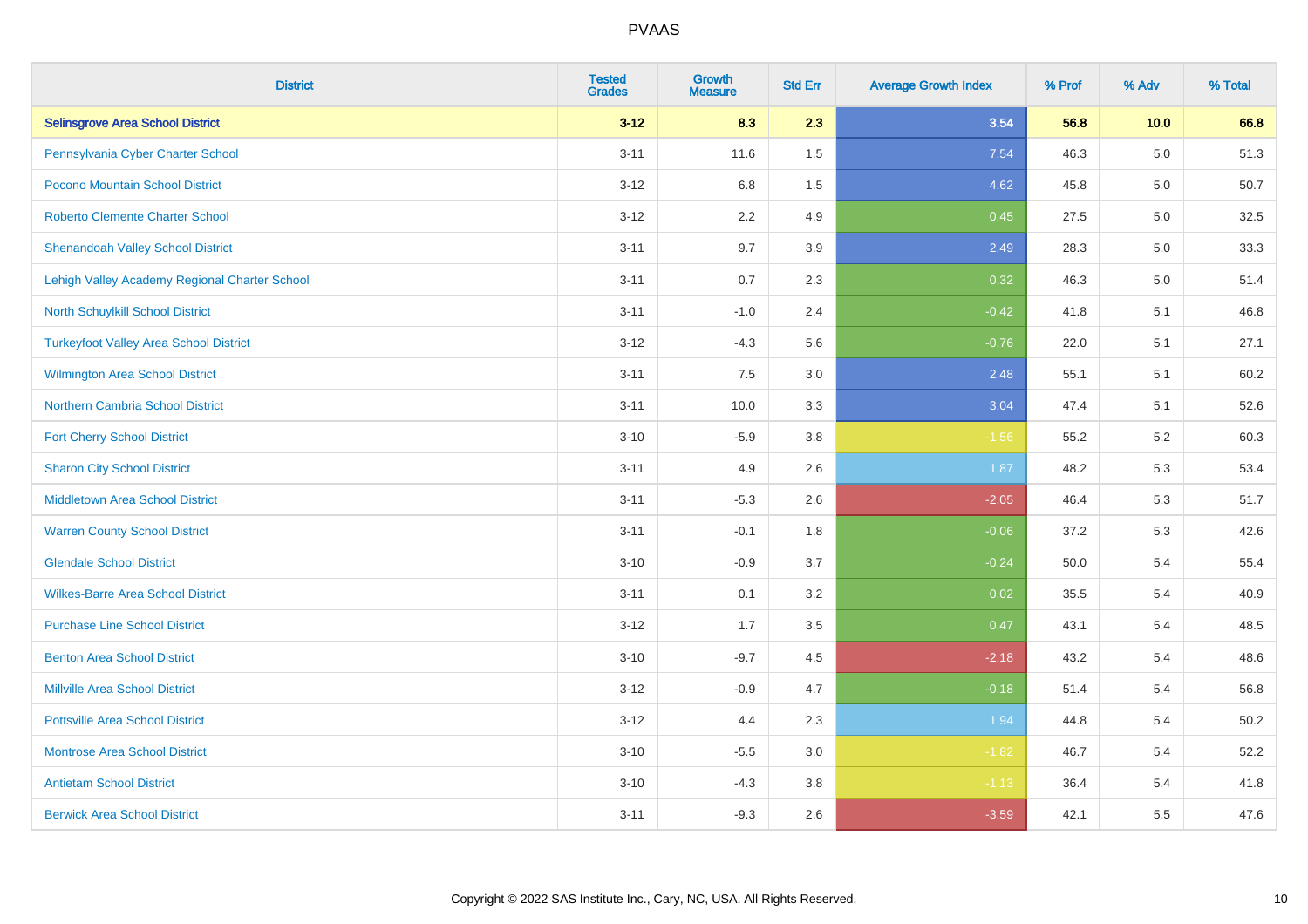| <b>District</b>                                | <b>Tested</b><br><b>Grades</b> | <b>Growth</b><br><b>Measure</b> | <b>Std Err</b> | <b>Average Growth Index</b> | % Prof | % Adv   | % Total |
|------------------------------------------------|--------------------------------|---------------------------------|----------------|-----------------------------|--------|---------|---------|
| <b>Selinsgrove Area School District</b>        | $3 - 12$                       | 8.3                             | 2.3            | 3.54                        | 56.8   | 10.0    | 66.8    |
| <b>Pleasant Valley School District</b>         | $3 - 11$                       | 3.1                             | 2.0            | 1.57                        | 57.2   | $5.5\,$ | 62.8    |
| <b>Punxsutawney Area School District</b>       | $3 - 11$                       | 4.2                             | 2.9            | 1.45                        | 55.0   | 5.5     | 60.6    |
| <b>Neshannock Township School District</b>     | $3 - 10$                       | $-9.7$                          | 2.9            | $-3.34$                     | 62.4   | 5.6     | 67.9    |
| <b>Austin Area School District</b>             | $3 - 11$                       | $-5.7$                          | 6.4            | $-0.90$                     | 33.3   | 5.6     | 38.9    |
| <b>Conemaugh Valley School District</b>        | $3 - 12$                       | $-3.2$                          | 4.1            | $-0.78$                     | 48.2   | 5.6     | 53.7    |
| <b>York Co School Of Technology</b>            | $9 - 12$                       | $-3.8$                          | 1.7            | $-2.22$                     | 39.1   | 5.6     | 44.7    |
| Susquehanna Township School District           | $3 - 12$                       | $-5.8$                          | 2.7            | $-2.17$                     | 36.0   | 5.6     | 41.6    |
| <b>Lehighton Area School District</b>          | $3 - 11$                       | $-1.6$                          | 2.3            | $-0.70$                     | 51.1   | 5.6     | 56.7    |
| <b>Steel Valley School District</b>            | $3 - 11$                       | 6.5                             | 3.4            | 1.89                        | 50.7   | 5.6     | 56.3    |
| <b>Troy Area School District</b>               | $3 - 10$                       | $-4.3$                          | 3.4            | $-1.26$                     | 43.2   | 5.7     | 48.9    |
| <b>Hanover Area School District</b>            | $3 - 11$                       | 2.2                             | 4.6            | 0.48                        | 42.9   | 5.7     | 48.6    |
| <b>Mastery Charter School - Hardy Williams</b> | $3 - 11$                       | 11.4                            | 3.4            | 3.33                        | 44.3   | 5.7     | 50.0    |
| <b>New Brighton Area School District</b>       | $3 - 11$                       | 4.6                             | 3.1            | 1.47                        | 60.9   | 5.8     | 66.7    |
| <b>Chestnut Ridge School District</b>          | $3 - 12$                       | $-3.4$                          | 2.9            | $-1.17$                     | 46.6   | 5.8     | 52.4    |
| Oil City Area School District                  | $3 - 11$                       | $-2.9$                          | 2.6            | $-1.08$                     | 44.4   | 5.8     | 50.2    |
| <b>Uniontown Area School District</b>          | $3 - 11$                       | 6.0                             | 3.2            | 1.87                        | 62.4   | 5.9     | 68.2    |
| <b>North Star School District</b>              | $3 - 11$                       | $-8.7$                          | 3.5            | $-2.51$                     | 47.8   | 6.0     | 53.7    |
| <b>Cambria Heights School District</b>         | $3 - 10$                       | $-4.1$                          | 3.1            | $-1.32$                     | 51.0   | 6.0     | 57.0    |
| <b>Corry Area School District</b>              | $3 - 11$                       | $-5.3$                          | 2.6            | $-2.03$                     | 38.5   | 6.0     | 44.5    |
| <b>Dover Area School District</b>              | $3 - 12$                       | 6.0                             | 2.1            | 2.94                        | 52.2   | 6.0     | 58.2    |
| <b>Southeastern Greene School District</b>     | $3 - 10$                       | 3.3                             | 4.6            | 0.72                        | 57.6   | 6.1     | 63.6    |
| <b>Armstrong School District</b>               | $3 - 11$                       | 2.6                             | 1.7            | 1.53                        | 51.5   | 6.1     | 57.6    |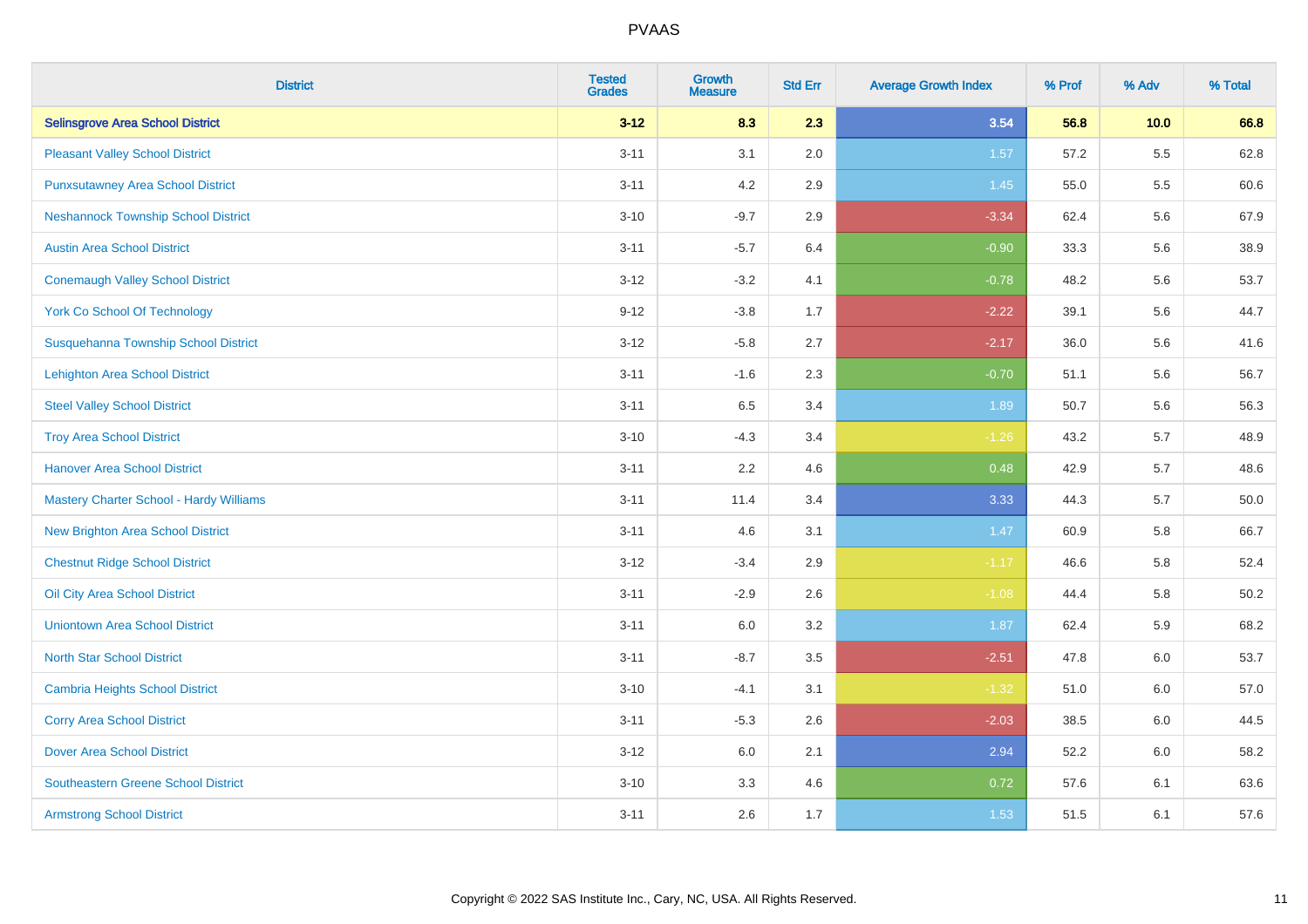| <b>District</b>                               | <b>Tested</b><br><b>Grades</b> | <b>Growth</b><br><b>Measure</b> | <b>Std Err</b> | <b>Average Growth Index</b> | % Prof | % Adv   | % Total |
|-----------------------------------------------|--------------------------------|---------------------------------|----------------|-----------------------------|--------|---------|---------|
| <b>Selinsgrove Area School District</b>       | $3 - 12$                       | 8.3                             | 2.3            | 3.54                        | 56.8   | 10.0    | 66.8    |
| <b>Valley Grove School District</b>           | $3 - 10$                       | $-3.7$                          | 3.7            | $-1.01$                     | 51.2   | 6.1     | 57.3    |
| <b>Shikellamy School District</b>             | $3 - 10$                       | $-22.3$                         | 2.5            | $-8.92$                     | 33.3   | 6.1     | 39.5    |
| <b>Brentwood Borough School District</b>      | $3 - 11$                       | $-5.3$                          | 3.0            | $-1.72$                     | 52.0   | 6.1     | 58.2    |
| <b>Brownsville Area School District</b>       | $3 - 12$                       | $-7.2$                          | 3.9            | $-1.83$                     | 34.4   | 6.1     | 40.5    |
| <b>Otto-Eldred School District</b>            | $3 - 11$                       | $-0.7$                          | 4.2            | $-0.15$                     | 56.2   | 6.2     | 62.5    |
| <b>Moniteau School District</b>               | $3 - 11$                       | $-11.8$                         | 3.3            | $-3.56$                     | 50.0   | 6.3     | 56.3    |
| <b>Carlisle Area School District</b>          | $3 - 11$                       | $-5.3$                          | 1.9            | $-2.81$                     | 54.0   | 6.3     | 60.3    |
| Rose Tree Media School District               | $3 - 10$                       | $-25.6$                         | 2.4            | $-10.76$                    | 54.8   | 6.4     | 61.2    |
| Southern Tioga School District                | $3 - 11$                       | $-11.5$                         | 2.7            | $-4.25$                     | 47.8   | 6.4     | 54.3    |
| <b>Keystone School District</b>               | $3 - 11$                       | 3.1                             | 3.3            | 0.94                        | 50.6   | 6.5     | 57.1    |
| <b>Western Beaver County School District</b>  | $3 - 11$                       | $-7.8$                          | 4.2            | $-1.87$                     | 56.5   | 6.5     | 63.0    |
| <b>Chichester School District</b>             | $3 - 11$                       | $-2.7$                          | 2.3            | $-1.17$                     | 44.6   | 6.6     | 51.2    |
| <b>Towanda Area School District</b>           | $3 - 11$                       | 4.0                             | 2.8            | 1.44                        | 39.4   | 6.6     | 46.0    |
| <b>Salisbury Township School District</b>     | $3 - 11$                       | 6.3                             | 3.6            | 1.77                        | 46.2   | 6.6     | 52.8    |
| <b>United School District</b>                 | $3 - 11$                       | 2.1                             | 3.4            | 0.63                        | 60.3   | $6.6\,$ | 66.9    |
| <b>South Eastern School District</b>          | $3 - 11$                       | 0.9                             | 2.4            | 0.39                        | 54.8   | 6.6     | 61.4    |
| <b>Agora Cyber Charter School</b>             | $3 - 11$                       | 5.8                             | 2.6            | 2.28                        | 42.8   | 6.6     | 49.4    |
| <b>Upper Darby School District</b>            | $3 - 12$                       | 6.9                             | 1.5            | 4.62                        | 45.0   | 6.7     | 51.7    |
| <b>Palisades School District</b>              | $3 - 11$                       | $-8.7$                          | 2.8            | $-3.06$                     | 53.8   | 6.7     | 60.5    |
| <b>Mifflin County School District</b>         | $3 - 11$                       | 9.1                             | 1.7            | 5.49                        | 47.1   | 6.7     | 53.8    |
| South Side Area School District               | $3 - 11$                       | $-1.6$                          | 3.3            | $-0.48$                     | 50.0   | 6.8     | 56.8    |
| <b>Clarion-Limestone Area School District</b> | $3 - 12$                       | $-2.5$                          | 4.1            | $-0.60$                     | 56.8   | 6.8     | 63.6    |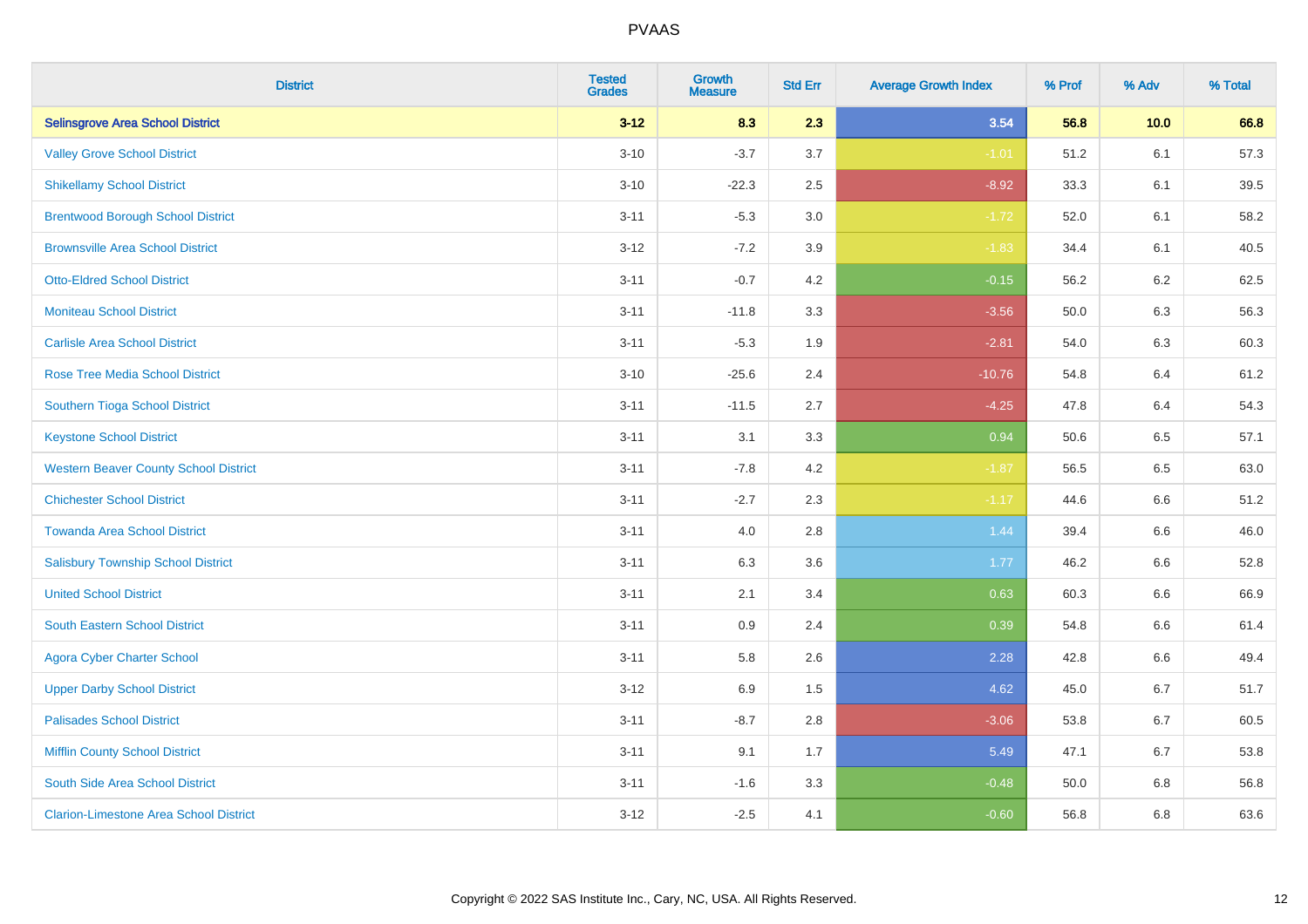| <b>District</b>                              | <b>Tested</b><br><b>Grades</b> | <b>Growth</b><br><b>Measure</b> | <b>Std Err</b> | <b>Average Growth Index</b> | % Prof | % Adv   | % Total |
|----------------------------------------------|--------------------------------|---------------------------------|----------------|-----------------------------|--------|---------|---------|
| <b>Selinsgrove Area School District</b>      | $3 - 12$                       | 8.3                             | 2.3            | 3.54                        | 56.8   | 10.0    | 66.8    |
| <b>Waynesboro Area School District</b>       | $3 - 12$                       | $-6.1$                          | 1.9            | $-3.20$                     | 50.0   | $6.8\,$ | 56.8    |
| <b>Bermudian Springs School District</b>     | $3 - 11$                       | $-5.5$                          | 2.9            | $-1.94$                     | 56.4   | 6.8     | 63.2    |
| <b>Susquehanna Community School District</b> | $3 - 11$                       | $-2.8$                          | 4.2            | $-0.66$                     | 49.4   | $6.9\,$ | 56.3    |
| <b>Greenville Area School District</b>       | $3 - 11$                       | 0.7                             | 2.9            | 0.26                        | 53.4   | 6.9     | 60.3    |
| <b>Milton Area School District</b>           | $3 - 11$                       | $-8.7$                          | 2.5            | $-3.52$                     | 45.4   | $6.9\,$ | 52.3    |
| Meyersdale Area School District              | $3 - 11$                       | 4.2                             | 4.0            | 1.07                        | 43.1   | 6.9     | 50.0    |
| <b>Blairsville-Saltsburg School District</b> | $3 - 11$                       | $-8.0$                          | 3.0            | $-2.68$                     | 37.3   | 7.0     | 44.3    |
| <b>Union School District</b>                 | $3 - 12$                       | 2.3                             | 4.2            | 0.54                        | 32.6   | 7.0     | 39.5    |
| Philadelphia City School District            | $3 - 12$                       | 7.5                             | 0.6            | 12.64                       | 38.4   | 7.0     | 45.4    |
| <b>Reynolds School District</b>              | $3 - 10$                       | 0.5                             | 3.4            | 0.16                        | 52.1   | 7.0     | 59.2    |
| <b>Penncrest School District</b>             | $3 - 11$                       | 5.7                             | 2.2            | 2.57                        | 47.2   | 7.1     | 54.3    |
| <b>Old Forge School District</b>             | $3 - 12$                       | $-5.9$                          | 3.4            | $-1.73$                     | 52.9   | 7.1     | 60.0    |
| <b>Twin Valley School District</b>           | $3 - 12$                       | $-3.6$                          | 2.1            | $-1.69$                     | 49.6   | 7.1     | 56.8    |
| <b>Governor Mifflin School District</b>      | $3 - 11$                       | 4.1                             | 1.8            | 2.33                        | 42.5   | 7.2     | 49.7    |
| <b>Southmoreland School District</b>         | $3 - 11$                       | $-8.3$                          | 3.6            | $-2.32$                     | 56.8   | 7.2     | 64.0    |
| <b>Dunmore School District</b>               | $3 - 11$                       | $-7.7$                          | 2.9            | $-2.62$                     | 34.0   | 7.2     | 41.2    |
| <b>Hatboro-Horsham School District</b>       | $3 - 11$                       | $-12.8$                         | 1.7            | $-7.47$                     | 45.6   | 7.2     | 52.8    |
| <b>Windber Area School District</b>          | $3 - 11$                       | $-7.2$                          | 3.2            | $-2.24$                     | 55.4   | 7.2     | 62.6    |
| <b>Northwest Area School District</b>        | $3 - 10$                       | $-10.0$                         | 3.8            | $-2.59$                     | 34.6   | 7.3     | 41.8    |
| <b>West Greene School District</b>           | $3 - 11$                       | $-4.5$                          | 4.3            | $-1.04$                     | 36.6   | 7.3     | 43.9    |
| <b>Whitehall-Coplay School District</b>      | $3 - 11$                       | 6.1                             | 1.8            | 3.45                        | 49.3   | 7.4     | 56.6    |
| <b>Charleroi School District</b>             | $3 - 11$                       | $-2.6$                          | 3.0            | $-0.86$                     | 55.7   | 7.4     | 63.1    |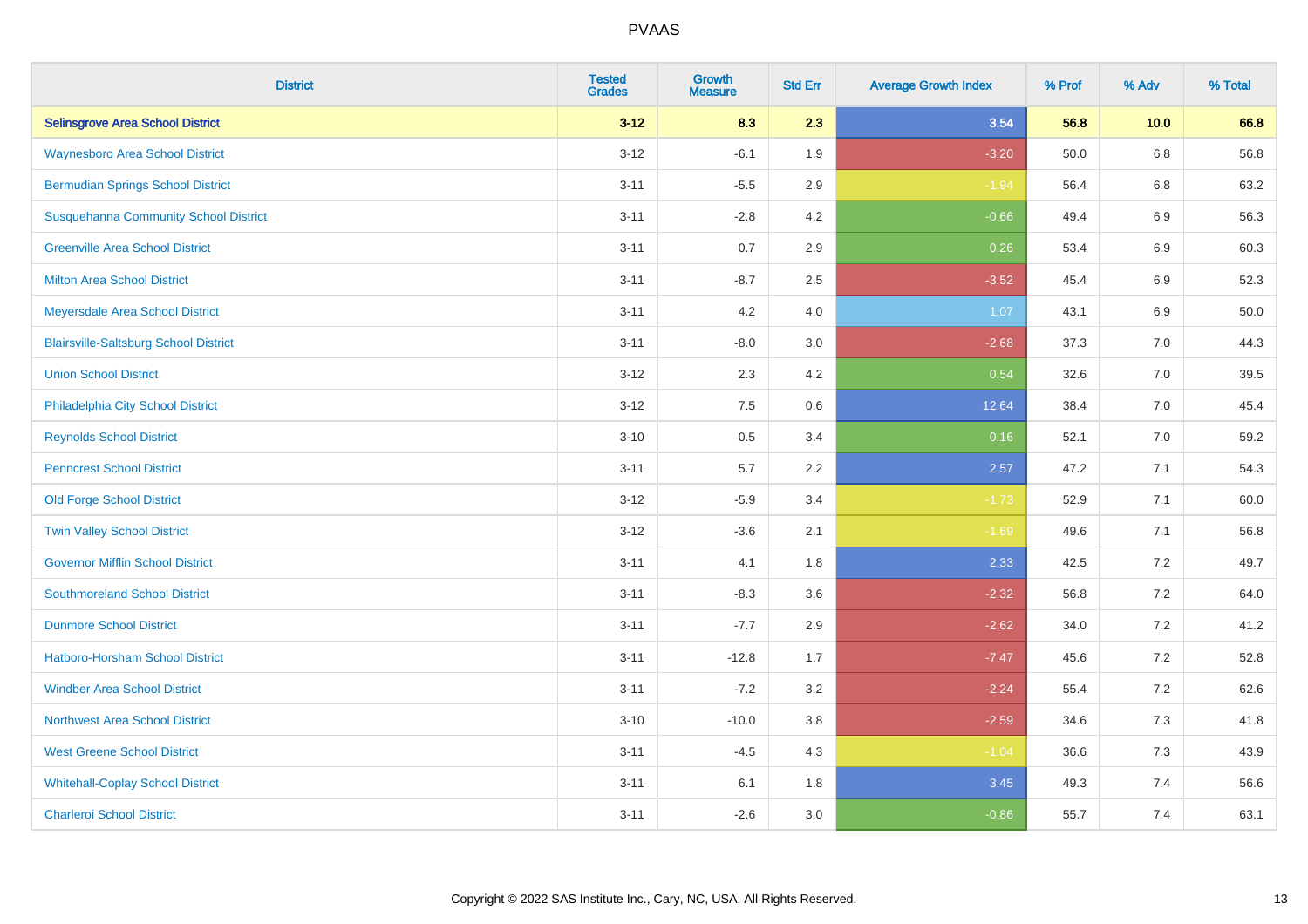| <b>District</b>                           | <b>Tested</b><br><b>Grades</b> | <b>Growth</b><br><b>Measure</b> | <b>Std Err</b> | <b>Average Growth Index</b> | % Prof | % Adv   | % Total |
|-------------------------------------------|--------------------------------|---------------------------------|----------------|-----------------------------|--------|---------|---------|
| <b>Selinsgrove Area School District</b>   | $3 - 12$                       | 8.3                             | 2.3            | 3.54                        | 56.8   | 10.0    | 66.8    |
| <b>Central Dauphin School District</b>    | $3 - 11$                       | 4.4                             | 1.3            | 3.32                        | 53.3   | 7.4     | 60.7    |
| Jim Thorpe Area School District           | $3 - 11$                       | $-5.8$                          | 2.7            | $-2.19$                     | 33.3   | 7.4     | 40.7    |
| <b>Millersburg Area School District</b>   | $3 - 11$                       | $6.2\,$                         | 3.8            | 1.63                        | 51.8   | 7.4     | 59.3    |
| <b>Conneaut School District</b>           | $3 - 12$                       | $-7.5$                          | 2.6            | $-2.91$                     | 38.4   | 7.4     | 45.8    |
| <b>Sayre Area School District</b>         | $3 - 11$                       | 11.2                            | 3.5            | 3.20                        | 52.2   | 7.5     | 59.7    |
| Jeannette City School District            | $3 - 11$                       | $-4.3$                          | 3.8            | $-1.13$                     | 46.7   | 7.5     | 54.2    |
| Catasauqua Area School District           | $3 - 12$                       | $-12.1$                         | 3.0            | $-4.00$                     | 36.8   | 7.6     | 44.3    |
| <b>Wattsburg Area School District</b>     | $3 - 11$                       | 6.5                             | 2.7            | 2.43                        | 42.7   | 7.6     | 50.3    |
| <b>Dallas School District</b>             | $3 - 11$                       | $-2.5$                          | 2.2            | $-1.12$                     | 54.9   | 7.6     | 62.4    |
| <b>Athens Area School District</b>        | $3 - 11$                       | 1.6                             | 2.5            | 0.64                        | 46.9   | 7.6     | 54.5    |
| <b>Pine Grove Area School District</b>    | $3 - 11$                       | $-7.7$                          | 2.9            | $-2.66$                     | 42.3   | 7.7     | 50.0    |
| Penn Cambria School District              | $3 - 11$                       | $-0.0$                          | 2.7            | $-0.01$                     | 61.5   | 7.7     | 69.2    |
| <b>Brockway Area School District</b>      | $3 - 11$                       | 0.6                             | 3.6            | 0.16                        | 49.2   | 7.7     | 56.9    |
| <b>Annville-Cleona School District</b>    | $3 - 12$                       | $-12.1$                         | 2.7            | $-4.46$                     | 34.9   | 7.8     | 42.6    |
| East Stroudsburg Area School District     | $3 - 11$                       | 0.1                             | 1.6            | 0.05                        | 45.8   | $7.8\,$ | 53.6    |
| <b>Connellsville Area School District</b> | $3 - 11$                       | 6.1                             | 2.0            | 3.05                        | 45.4   | 7.8     | 53.2    |
| <b>Iroquois School District</b>           | $3 - 11$                       | 13.1                            | 3.0            | 4.35                        | 48.2   | 7.8     | 56.0    |
| <b>Mid Valley School District</b>         | $3 - 10$                       | $-1.7$                          | 3.0            | $-0.55$                     | 45.1   | 7.8     | 52.9    |
| <b>Hazleton Area School District</b>      | $3 - 11$                       | 9.6                             | 1.4            | 6.77                        | 45.0   | 7.8     | 52.9    |
| Lake-Lehman School District               | $3 - 11$                       | 10.8                            | 2.7            | 3.93                        | 55.3   | 7.9     | 63.2    |
| <b>Ringgold School District</b>           | $3 - 11$                       | $-14.7$                         | 2.4            | $-6.04$                     | 41.5   | 7.9     | 49.4    |
| <b>Collegium Charter School</b>           | $3 - 10$                       | 5.9                             | 2.5            | 2.33                        | 38.1   | 7.9     | 46.0    |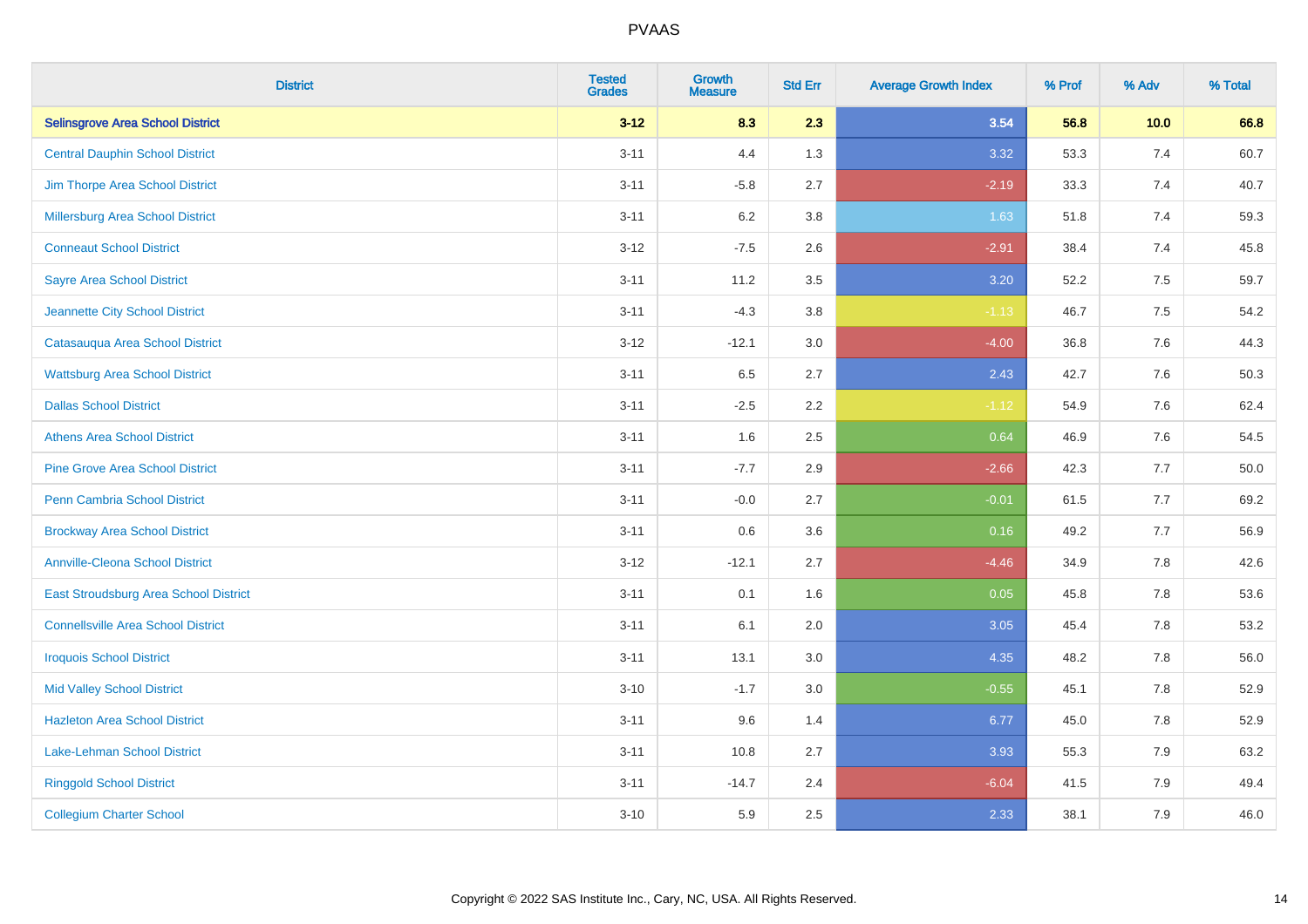| <b>District</b>                                | <b>Tested</b><br><b>Grades</b> | <b>Growth</b><br><b>Measure</b> | <b>Std Err</b> | <b>Average Growth Index</b> | % Prof | % Adv   | % Total |
|------------------------------------------------|--------------------------------|---------------------------------|----------------|-----------------------------|--------|---------|---------|
| <b>Selinsgrove Area School District</b>        | $3 - 12$                       | 8.3                             | 2.3            | 3.54                        | 56.8   | 10.0    | 66.8    |
| <b>Oxford Area School District</b>             | $3 - 11$                       | $-4.3$                          | 1.9            | $-2.26$                     | 41.3   | $8.0\,$ | 49.3    |
| <b>Mercer Area School District</b>             | $3 - 11$                       | $-0.2$                          | 3.3            | $-0.06$                     | 56.0   | 8.0     | 64.0    |
| <b>Pennridge School District</b>               | $3 - 10$                       | $-16.8$                         | 1.4            | $-11.59$                    | 46.8   | $8.0\,$ | 54.9    |
| <b>Fannett-Metal School District</b>           | $3 - 11$                       | $-3.4$                          | 5.1            | $-0.67$                     | 38.7   | 8.1     | 46.8    |
| <b>Warrior Run School District</b>             | $3 - 11$                       | 4.6                             | 3.0            | 1.51                        | 40.9   | 8.1     | 49.0    |
| <b>Tuscarora School District</b>               | $3 - 11$                       | $-0.6$                          | 2.3            | $-0.27$                     | 45.1   | 8.1     | 53.2    |
| <b>South Western School District</b>           | $3 - 12$                       | 3.9                             | 1.9            | 2.08                        | 60.2   | 8.1     | 68.3    |
| Saint Marys Area School District               | $3 - 11$                       | 7.8                             | 2.6            | 3.04                        | 57.0   | 8.2     | 65.2    |
| <b>Claysburg-Kimmel School District</b>        | $3 - 11$                       | $-5.7$                          | 4.0            | $-1.42$                     | 42.9   | $8.2\,$ | 51.0    |
| <b>Hamburg Area School District</b>            | $3 - 11$                       | 8.9                             | 2.5            | 3.63                        | 43.5   | 8.2     | 51.7    |
| <b>Pittsburgh School District</b>              | $3 - 11$                       | $-3.3$                          | 1.1            | $-3.04$                     | 33.9   | 8.2     | 42.1    |
| <b>Brandywine Heights Area School District</b> | $3 - 11$                       | $-4.9$                          | 2.7            | $-1.81$                     | 49.2   | 8.2     | 57.4    |
| <b>Coudersport Area School District</b>        | $3 - 11$                       | $7.7\,$                         | 3.7            | 2.06                        | 55.7   | 8.2     | 63.9    |
| <b>Ridley School District</b>                  | $3 - 12$                       | 10.0                            | 1.6            | 6.10                        | 45.6   | 8.2     | 53.8    |
| <b>Altoona Area School District</b>            | $3 - 12$                       | 3.3                             | 1.6            | 1.99                        | 47.7   | 8.2     | 55.9    |
| <b>Bensalem Township School District</b>       | $3 - 11$                       | 1.6                             | 1.6            | 0.98                        | 38.8   | 8.3     | 47.1    |
| <b>Bradford Area School District</b>           | $3 - 12$                       | $-9.3$                          | 2.4            | $-3.87$                     | 45.8   | 8.3     | 54.2    |
| Karns City Area School District                | $3 - 11$                       | $-6.0$                          | 2.9            | $-2.03$                     | 53.1   | $8.3\,$ | 61.5    |
| <b>Gillingham Charter School</b>               | $3 - 11$                       | $-4.4$                          | 5.6            | $-0.77$                     | 20.8   | 8.3     | 29.2    |
| 21st Century Cyber Charter School              | $6 - 12$                       | 5.7                             | 2.3            | 2.50                        | 56.7   | 8.3     | 65.0    |
| <b>Cornwall-Lebanon School District</b>        | $3 - 11$                       | 8.3                             | 1.6            | 5.08                        | 47.2   | 8.4     | 55.6    |
| <b>West Perry School District</b>              | $3 - 11$                       | 12.5                            | 2.5            | 4.99                        | 56.6   | 8.4     | 65.0    |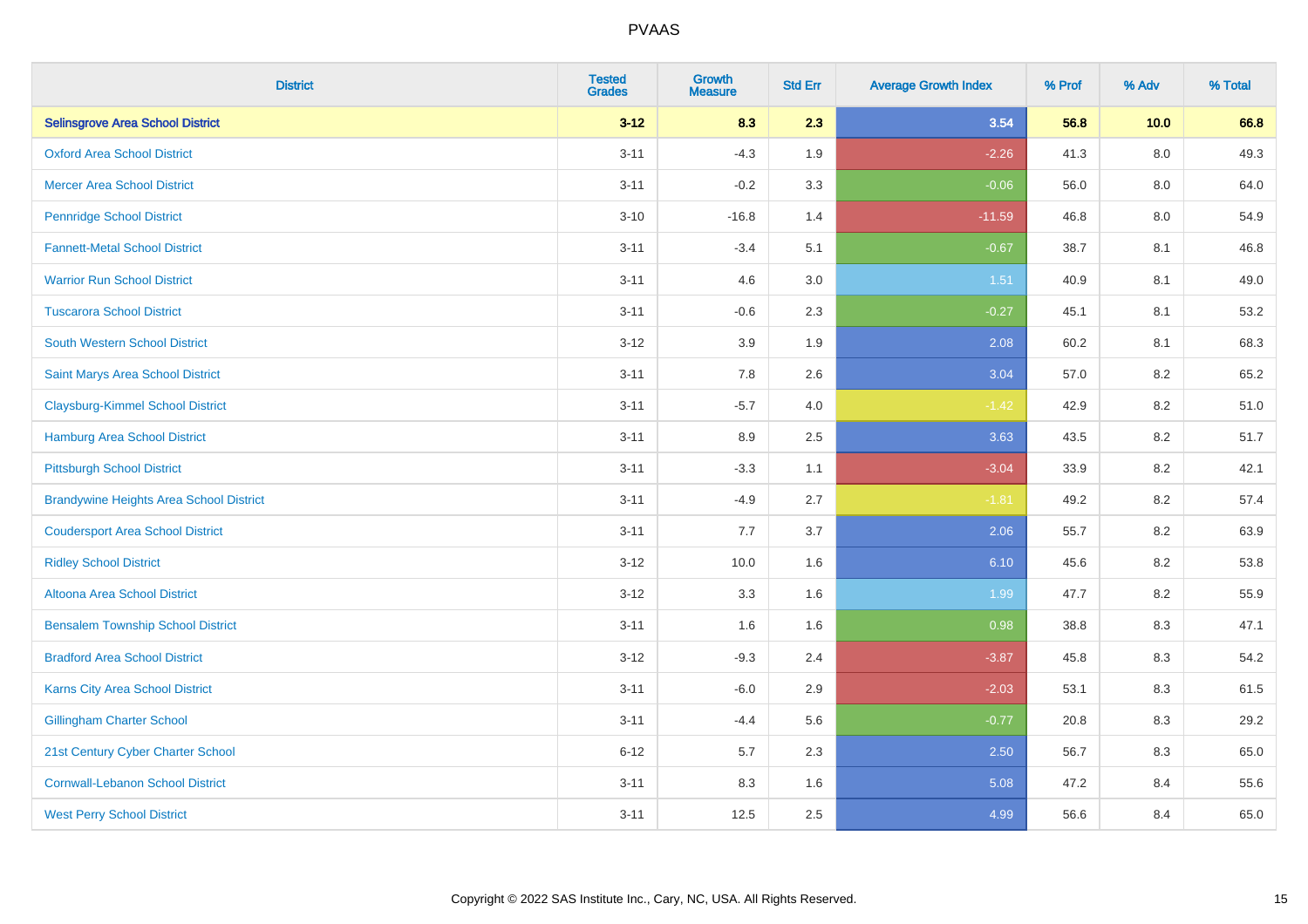| <b>District</b>                                    | <b>Tested</b><br><b>Grades</b> | <b>Growth</b><br><b>Measure</b> | <b>Std Err</b> | <b>Average Growth Index</b> | % Prof | % Adv | % Total |
|----------------------------------------------------|--------------------------------|---------------------------------|----------------|-----------------------------|--------|-------|---------|
| <b>Selinsgrove Area School District</b>            | $3 - 12$                       | 8.3                             | 2.3            | 3.54                        | 56.8   | 10.0  | 66.8    |
| <b>Chartiers Valley School District</b>            | $3 - 11$                       | $-1.7$                          | 2.0            | $-0.81$                     | 54.7   | 8.4   | 63.1    |
| <b>Westinghouse Arts Academy Charter School</b>    | $9 - 10$                       | $-0.7$                          | 3.6            | $-0.19$                     | 59.2   | 8.4   | 67.6    |
| <b>Wilson Area School District</b>                 | $3 - 11$                       | $6.0\,$                         | 2.6            | 2.30                        | 48.7   | 8.5   | 57.2    |
| Octorara Area School District                      | $3 - 11$                       | 9.1                             | 2.4            | 3.82                        | 52.1   | 8.5   | 60.6    |
| East Pennsboro Area School District                | $3 - 11$                       | $-4.2$                          | 2.5            | $-1.71$                     | 60.8   | 8.5   | 69.3    |
| <b>Blue Mountain School District</b>               | $3 - 10$                       | $-5.8$                          | 2.3            | $-2.56$                     | 46.6   | 8.5   | 55.1    |
| <b>Baldwin-Whitehall School District</b>           | $3 - 11$                       | 1.8                             | 1.9            | 0.94                        | 58.6   | 8.6   | 67.1    |
| <b>Central Fulton School District</b>              | $3 - 11$                       | $-0.5$                          | 3.5            | $-0.14$                     | 51.4   | 8.6   | 60.0    |
| <b>Upper Adams School District</b>                 | $3 - 11$                       | 1.3                             | 2.9            | 0.47                        | 55.2   | 8.6   | 63.8    |
| <b>Chambersburg Area School District</b>           | $3 - 11$                       | $-9.5$                          | 1.3            | $-7.20$                     | 42.7   | 8.6   | 51.4    |
| <b>Centennial School District</b>                  | $3 - 10$                       | 7.1                             | 1.7            | 4.29                        | 50.1   | 8.7   | 58.9    |
| <b>Riverside Beaver County School District</b>     | $3 - 11$                       | $-14.0$                         | 3.0            | $-4.64$                     | 49.4   | 8.8   | 58.2    |
| <b>Blackhawk School District</b>                   | $3 - 11$                       | 4.7                             | 2.3            | 2.01                        | 55.8   | 8.8   | 64.6    |
| <b>Big Spring School District</b>                  | $3 - 11$                       | $-9.8$                          | 2.4            | $-4.00$                     | 38.6   | 8.9   | 47.5    |
| <b>Central Valley School District</b>              | $3 - 10$                       | 4.8                             | 2.4            | 1.98                        | 56.9   | 9.0   | 65.9    |
| <b>Riverside School District</b>                   | $3 - 11$                       | $-3.2$                          | 3.0            | $-1.09$                     | 43.0   | 9.0   | 52.0    |
| <b>Plum Borough School District</b>                | $3 - 11$                       | $-11.3$                         | 2.2            | $-5.19$                     | 51.1   | 9.0   | 60.1    |
| <b>Pequea Valley School District</b>               | $3 - 11$                       | $-5.8$                          | 3.2            | $-1.80$                     | 39.8   | 9.1   | 48.9    |
| <b>Donegal School District</b>                     | $3 - 12$                       | 3.1                             | 2.4            | 1.29                        | 60.6   | 9.1   | 69.7    |
| <b>Commonwealth Charter Academy Charter School</b> | $3 - 10$                       | 9.1                             | 1.9            | 4.90                        | 47.2   | 9.1   | 56.3    |
| <b>Jersey Shore Area School District</b>           | $3 - 11$                       | $0.5\,$                         | 2.6            | 0.21                        | 47.1   | 9.2   | 56.2    |
| <b>Line Mountain School District</b>               | $3 - 11$                       | 4.1                             | 3.2            | 1.27                        | 52.9   | 9.2   | 62.1    |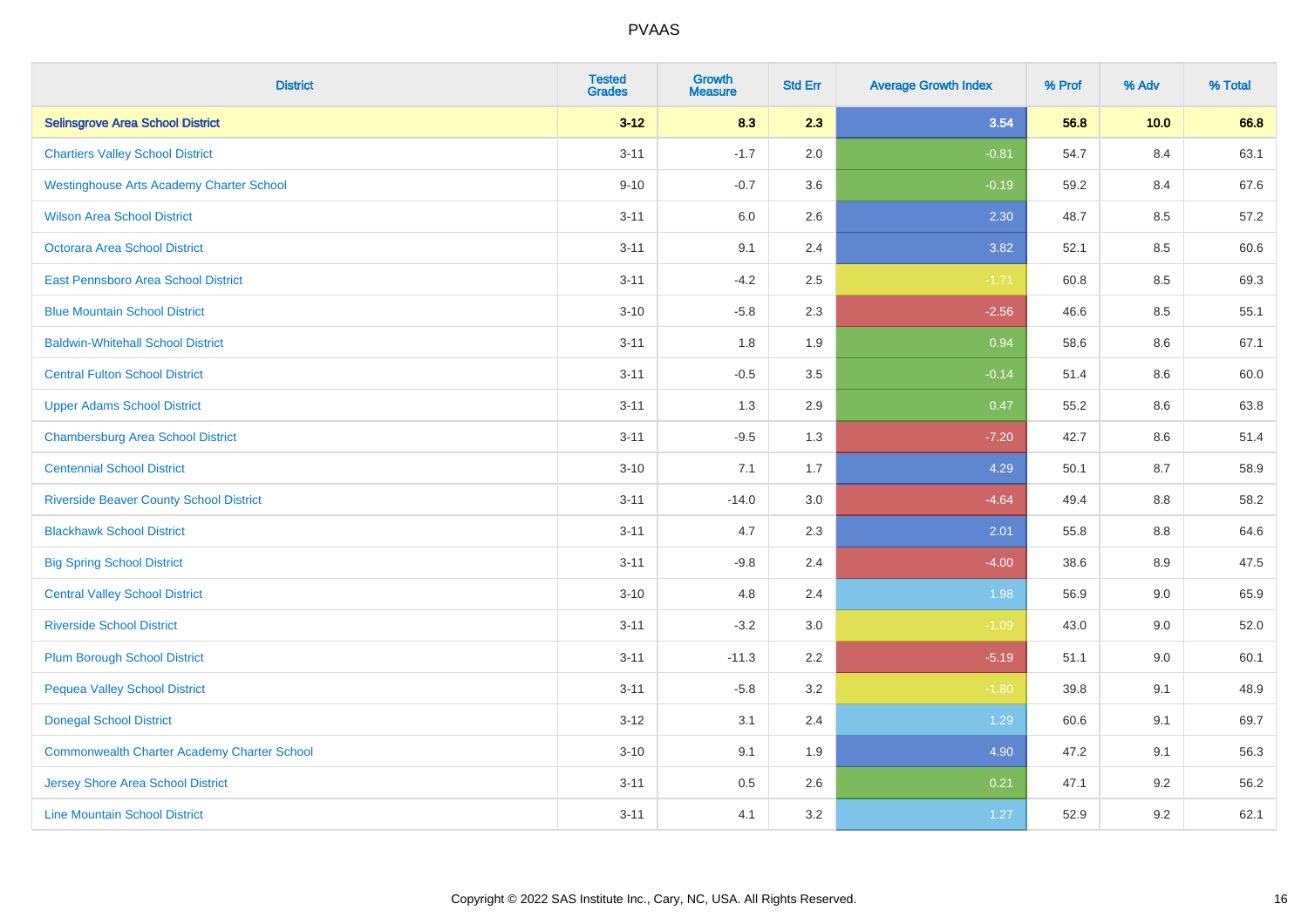| <b>District</b>                           | <b>Tested</b><br><b>Grades</b> | <b>Growth</b><br><b>Measure</b> | <b>Std Err</b> | <b>Average Growth Index</b> | % Prof | % Adv | % Total |
|-------------------------------------------|--------------------------------|---------------------------------|----------------|-----------------------------|--------|-------|---------|
| <b>Selinsgrove Area School District</b>   | $3 - 12$                       | 8.3                             | 2.3            | 3.54                        | 56.8   | 10.0  | 66.8    |
| Northern Lehigh School District           | $3 - 12$                       | $-10.4$                         | 2.7            | $-3.82$                     | 28.0   | 9.3   | 37.3    |
| <b>Hermitage School District</b>          | $3 - 12$                       | 3.8                             | 2.4            | 1.60                        | 57.5   | 9.3   | 66.8    |
| <b>Butler Area School District</b>        | $3 - 11$                       | $-6.5$                          | 1.5            | $-4.26$                     | 42.5   | 9.4   | 51.9    |
| <b>Bald Eagle Area School District</b>    | $3 - 11$                       | $-2.1$                          | 2.7            | $-0.75$                     | 48.4   | 9.4   | 57.7    |
| Portage Area School District              | $3 - 10$                       | $-8.1$                          | 3.6            | $-2.26$                     | 40.6   | 9.4   | 50.0    |
| <b>Port Allegany School District</b>      | $3 - 11$                       | 4.4                             | 3.6            | 1.21                        | 28.1   | 9.4   | 37.5    |
| <b>West Shore School District</b>         | $3 - 12$                       | 5.0                             | 1.4            | 3.59                        | 54.2   | 9.4   | 63.6    |
| <b>MaST Community Charter School</b>      | $3 - 10$                       | $-4.1$                          | 2.7            | $-1.52$                     | 44.0   | 9.5   | 53.4    |
| <b>Neshaminy School District</b>          | $3 - 11$                       | 4.0                             | 1.3            | 3.02                        | 58.7   | 9.5   | 68.2    |
| <b>Slippery Rock Area School District</b> | $3 - 11$                       | $-6.3$                          | 2.5            | $-2.51$                     | 56.2   | 9.5   | 65.7    |
| <b>Ephrata Area School District</b>       | $3 - 11$                       | 5.6                             | 1.8            | 3.12                        | 54.7   | 9.5   | 64.2    |
| <b>Pittston Area School District</b>      | $3 - 11$                       | $-10.1$                         | 5.6            | $-1.80$                     | 38.1   | 9.5   | 47.6    |
| <b>Conewago Valley School District</b>    | $3 - 12$                       | $-0.9$                          | 2.0            | $-0.45$                     | 51.7   | 9.6   | 61.3    |
| <b>Laurel Highlands School District</b>   | $3 - 11$                       | 4.3                             | 2.4            | 1.81                        | 44.9   | 9.6   | 54.5    |
| <b>Shaler Area School District</b>        | $3 - 11$                       | $-0.8$                          | 1.9            | $-0.43$                     | 49.1   | 9.6   | 58.7    |
| <b>Halifax Area School District</b>       | $3 - 11$                       | 4.7                             | 3.9            | 1.22                        | 61.5   | 9.6   | 71.2    |
| <b>Tunkhannock Area School District</b>   | $3 - 11$                       | 2.3                             | 2.2            | 1.01                        | 44.9   | 9.6   | 54.6    |
| Northwestern Lehigh School District       | $3 - 11$                       | 2.2                             | 2.3            | 0.93                        | 53.3   | 9.7   | 63.0    |
| <b>East Allegheny School District</b>     | $3 - 11$                       | $-6.3$                          | 3.3            | $-1.87$                     | 31.9   | 9.7   | 41.7    |
| <b>Central Cambria School District</b>    | $3 - 11$                       | 3.0                             | $2.5\,$        | 1.17                        | 56.2   | 9.7   | 66.0    |
| Lampeter-Strasburg School District        | $3 - 12$                       | $-8.6$                          | 2.0            | $-4.33$                     | 55.1   | 9.8   | 64.8    |
| <b>Ridgway Area School District</b>       | $3 - 11$                       | $-14.5$                         | 4.1            | $-3.56$                     | 49.0   | 9.8   | 58.8    |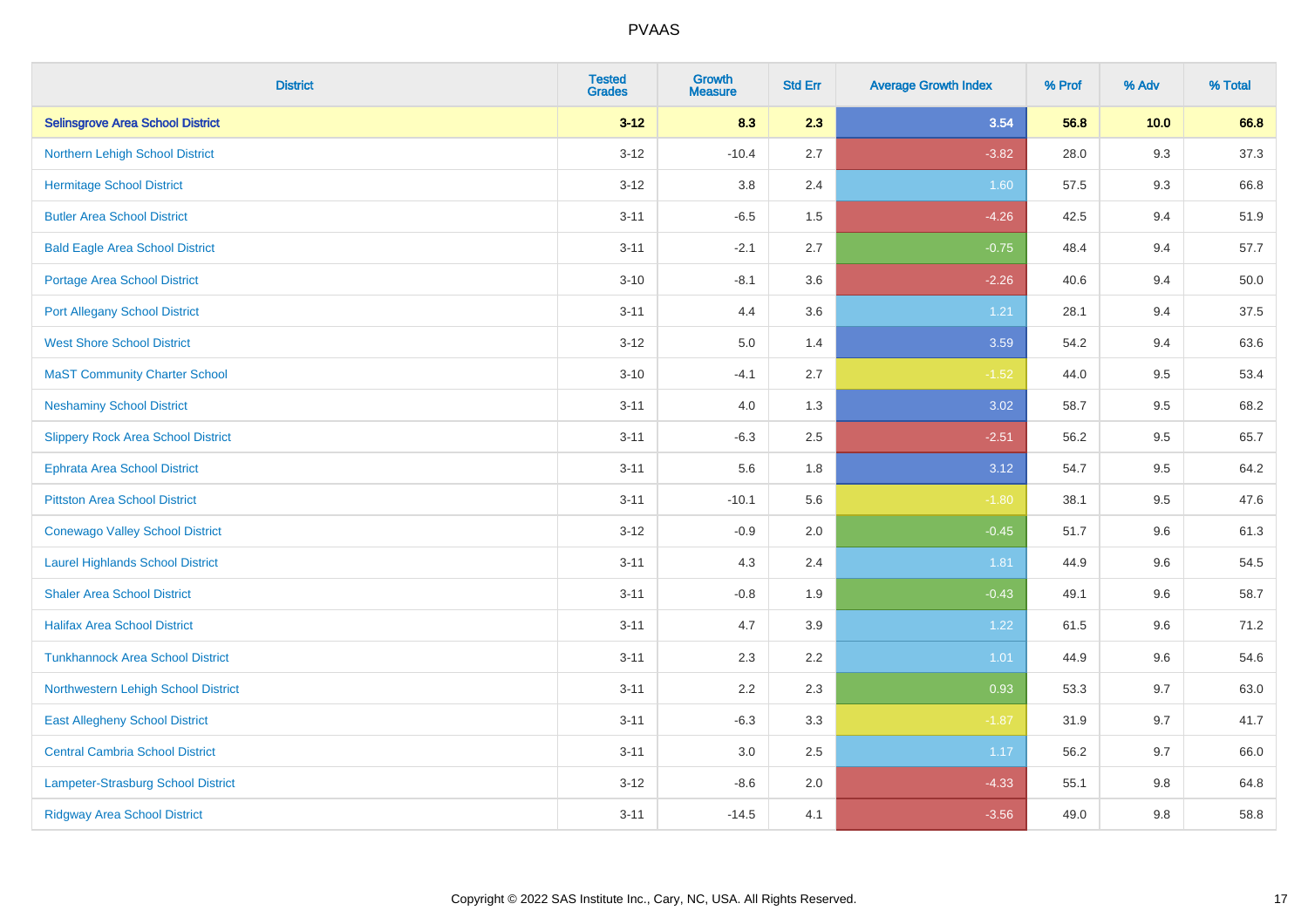| <b>District</b>                             | <b>Tested</b><br><b>Grades</b> | <b>Growth</b><br><b>Measure</b> | <b>Std Err</b> | <b>Average Growth Index</b> | % Prof | % Adv   | % Total |
|---------------------------------------------|--------------------------------|---------------------------------|----------------|-----------------------------|--------|---------|---------|
| <b>Selinsgrove Area School District</b>     | $3 - 12$                       | 8.3                             | 2.3            | 3.54                        | 56.8   | 10.0    | 66.8    |
| California Area School District             | $3 - 10$                       | $-7.3$                          | 3.6            | $-2.02$                     | 42.6   | $9.8\,$ | 52.5    |
| <b>School Lane Charter School</b>           | $3 - 11$                       | 12.4                            | 3.6            | 3.43                        | 59.1   | 9.8     | 68.9    |
| <b>Nazareth Area School District</b>        | $3 - 11$                       | $-4.7$                          | 1.7            | $-2.82$                     | 59.2   | $9.9\,$ | 69.0    |
| <b>Kane Area School District</b>            | $3 - 10$                       | $-3.7$                          | 3.2            | $-1.17$                     | 39.5   | 9.9     | 49.4    |
| <b>Greencastle-Antrim School District</b>   | $3 - 11$                       | $-3.0$                          | 2.2            | $-1.36$                     | 62.4   | 9.9     | 72.3    |
| <b>Hempfield School District</b>            | $3 - 11$                       | 0.1                             | 1.4            | 0.08                        | 58.2   | 9.9     | 68.2    |
| <b>Pottsgrove School District</b>           | $3 - 11$                       | 2.8                             | 2.0            | 1.35                        | 44.0   | 10.0    | 53.9    |
| <b>Apollo-Ridge School District</b>         | $3 - 12$                       | $-4.7$                          | 3.7            | $-1.24$                     | 50.0   | 10.0    | 60.0    |
| <b>Cheltenham School District</b>           | $3 - 11$                       | $-1.4$                          | 2.1            | $-0.67$                     | 46.1   | 10.0    | 56.1    |
| <b>Bedford Area School District</b>         | $3 - 11$                       | 2.5                             | 2.6            | 0.93                        | 48.5   | 10.0    | 58.5    |
| <b>Quakertown Community School District</b> | $3 - 12$                       | $-4.4$                          | 1.6            | $-2.70$                     | 56.5   | 10.0    | 66.6    |
| <b>Selinsgrove Area School District</b>     | $3 - 12$                       | 8.3                             | 2.3            | 3.54                        | 56.8   | 10.0    | 66.8    |
| <b>Albert Gallatin Area School District</b> | $3 - 11$                       | $-0.8$                          | 2.4            | $-0.32$                     | 54.5   | 10.0    | 64.6    |
| <b>Susquenita School District</b>           | $3 - 11$                       | $-0.1$                          | 2.8            | $-0.01$                     | 47.7   | 10.1    | 57.8    |
| <b>Bellwood-Antis School District</b>       | $3 - 10$                       | $-1.2$                          | 3.2            | $-0.39$                     | 55.1   | 10.1    | 65.2    |
| <b>Shippensburg Area School District</b>    | $3 - 11$                       | 9.3                             | 1.9            | 4.84                        | 53.1   | 10.2    | 63.3    |
| <b>Cranberry Area School District</b>       | $3 - 12$                       | 9.2                             | 3.0            | 3.04                        | 47.5   | 10.2    | 57.6    |
| <b>Schuylkill Valley School District</b>    | $3 - 11$                       | 1.4                             | 2.5            | 0.56                        | 55.1   | 10.2    | 65.3    |
| Huntingdon Area School District             | $3 - 11$                       | $-2.0$                          | 2.7            | $-0.72$                     | 36.8   | 10.3    | 47.0    |
| <b>Newport School District</b>              | $3 - 12$                       | 1.4                             | 3.5            | 0.41                        | 51.5   | 10.3    | 61.8    |
| <b>West Mifflin Area School District</b>    | $3 - 12$                       | $-12.3$                         | 2.9            | $-4.22$                     | 39.7   | 10.3    | 50.0    |
| <b>Forbes Road School District</b>          | $3 - 11$                       | 2.8                             | 5.1            | 0.56                        | 41.4   | 10.3    | 51.7    |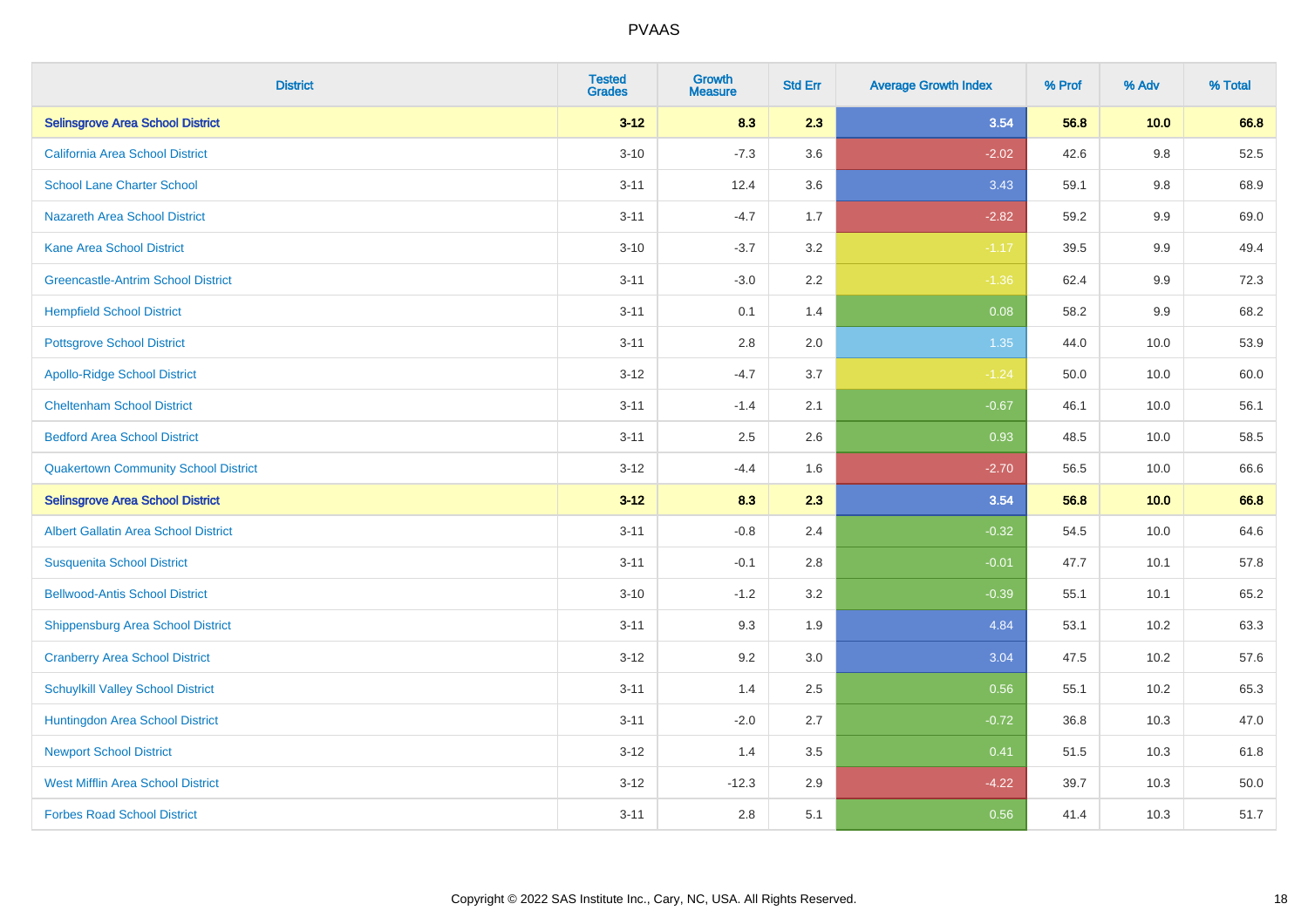| <b>District</b>                                 | <b>Tested</b><br><b>Grades</b> | <b>Growth</b><br><b>Measure</b> | <b>Std Err</b> | <b>Average Growth Index</b> | % Prof | % Adv | % Total |
|-------------------------------------------------|--------------------------------|---------------------------------|----------------|-----------------------------|--------|-------|---------|
| <b>Selinsgrove Area School District</b>         | $3 - 12$                       | 8.3                             | 2.3            | 3.54                        | 56.8   | 10.0  | 66.8    |
| <b>Ligonier Valley School District</b>          | $3 - 11$                       | 4.2                             | 3.1            | 1.34                        | 59.1   | 10.3  | 69.5    |
| <b>Littlestown Area School District</b>         | $3 - 11$                       | 11.4                            | 2.5            | 4.62                        | 55.2   | 10.4  | 65.6    |
| <b>Kiski Area School District</b>               | $3 - 11$                       | $-3.7$                          | 2.0            | $-1.86$                     | 57.4   | 10.4  | 67.8    |
| <b>Crawford Central School District</b>         | $3 - 11$                       | $-4.7$                          | 2.2            | $-2.15$                     | 40.6   | 10.5  | 51.1    |
| <b>Southern Fulton School District</b>          | $3 - 11$                       | $-23.7$                         | 4.4            | $-5.37$                     | 34.2   | 10.5  | 44.7    |
| <b>Carlynton School District</b>                | $3 - 11$                       | 7.3                             | 3.3            | 2.22                        | 41.0   | 10.5  | 51.6    |
| <b>Phoenixville Area School District</b>        | $3 - 11$                       | $-1.7$                          | 2.1            | $-0.83$                     | 59.9   | 10.6  | 70.5    |
| <b>Bellefonte Area School District</b>          | $3 - 11$                       | $-0.4$                          | 2.2            | $-0.17$                     | 47.6   | 10.6  | 58.2    |
| Ambridge Area School District                   | $3 - 12$                       | 9.1                             | 2.6            | 3.46                        | 50.4   | 10.7  | 61.1    |
| <b>Kennett Consolidated School District</b>     | $3 - 11$                       | 4.8                             | 1.8            | 2.61                        | 52.5   | 10.7  | 63.2    |
| <b>Wyoming Area School District</b>             | $3 - 10$                       | $-1.3$                          | 2.6            | $-0.50$                     | 53.8   | 10.8  | 64.6    |
| Northampton Area School District                | $3 - 11$                       | 4.0                             | 1.6            | 2.51                        | 52.3   | 10.8  | 63.1    |
| <b>Mohawk Area School District</b>              | $3 - 11$                       | $-7.5$                          | 3.1            | $-2.45$                     | 49.4   | 11.0  | 60.4    |
| <b>Belle Vernon Area School District</b>        | $3 - 11$                       | 6.5                             | 2.6            | 2.44                        | 55.6   | 11.1  | 66.7    |
| Pennsylvania Virtual Charter School             | $3 - 11$                       | 11.8                            | 3.5            | 3.37                        | 56.5   | 11.1  | 67.6    |
| <b>Elizabethtown Area School District</b>       | $3 - 12$                       | $-0.9$                          | 1.9            | $-0.47$                     | 50.0   | 11.2  | 61.2    |
| Pennsylvania Leadership Charter School          | $3 - 11$                       | 4.6                             | 2.2            | 2.13                        | 55.4   | 11.2  | 66.7    |
| <b>Boyertown Area School District</b>           | $3 - 11$                       | $-4.7$                          | 1.5            | $-3.17$                     | 55.2   | 11.3  | 66.5    |
| <b>Eastern Lancaster County School District</b> | $3-12$                         | 4.5                             | 2.2            | 2.09                        | 46.3   | 11.4  | 57.6    |
| <b>Seneca Valley School District</b>            | $3 - 11$                       | $-1.4$                          | 1.4            | $-0.99$                     | 57.2   | 11.4  | 68.6    |
| <b>Eastern Lebanon County School District</b>   | $3 - 11$                       | 8.6                             | 2.2            | 3.84                        | 48.8   | 11.4  | 60.3    |
| <b>Central York School District</b>             | $3 - 12$                       | 12.3                            | 1.7            | 7.20                        | 55.5   | 11.5  | 67.0    |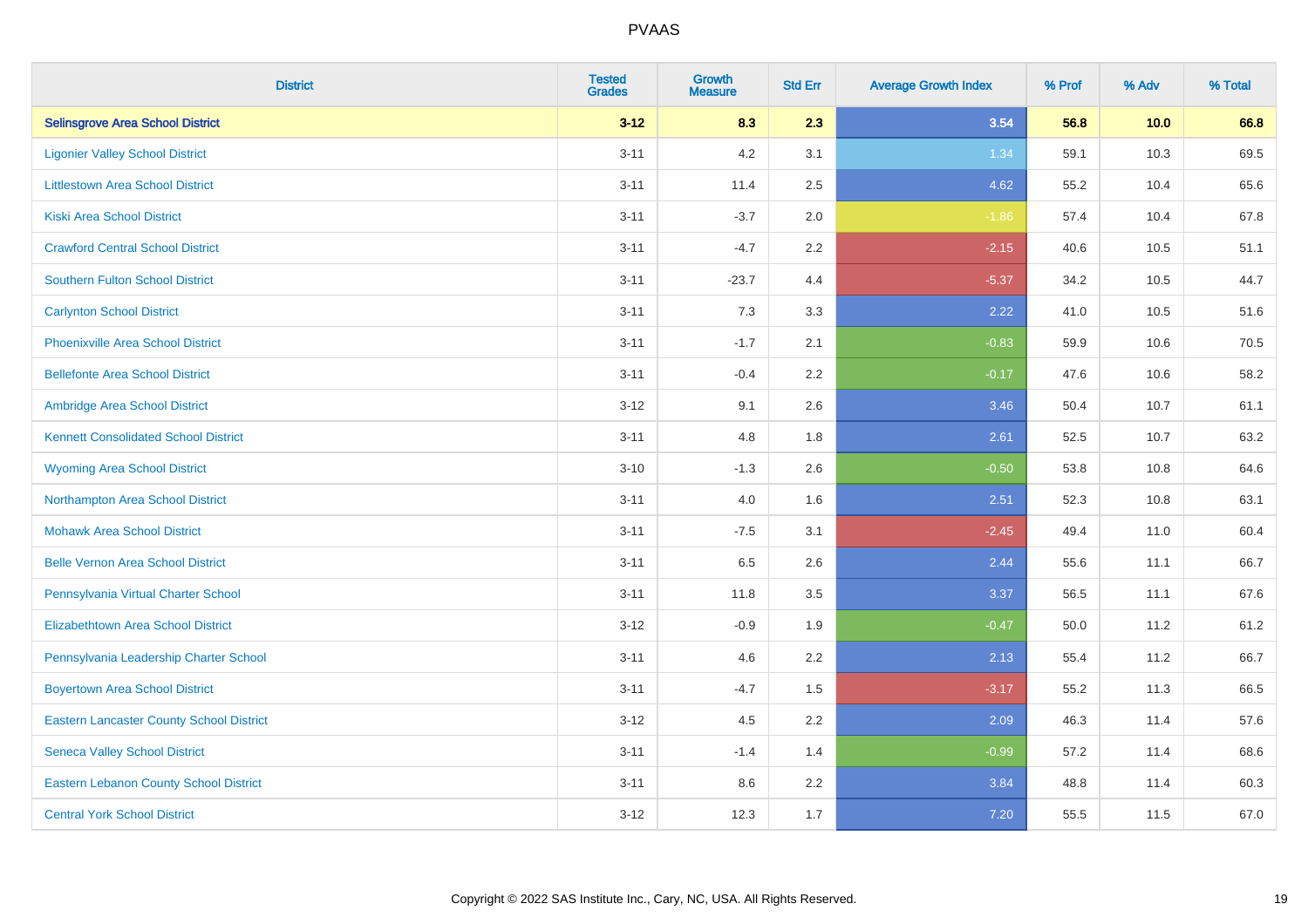| <b>District</b>                               | <b>Tested</b><br><b>Grades</b> | <b>Growth</b><br><b>Measure</b> | <b>Std Err</b> | <b>Average Growth Index</b> | % Prof | % Adv | % Total |
|-----------------------------------------------|--------------------------------|---------------------------------|----------------|-----------------------------|--------|-------|---------|
| <b>Selinsgrove Area School District</b>       | $3 - 12$                       | 8.3                             | 2.3            | 3.54                        | 56.8   | 10.0  | 66.8    |
| Northern York County School District          | $3 - 11$                       | 15.6                            | 2.0            | 7.98                        | 57.4   | 11.5  | 68.8    |
| Daniel Boone Area School District             | $3 - 12$                       | 5.7                             | 2.0            | 2.88                        | 51.0   | 11.5  | 62.6    |
| <b>East Penn School District</b>              | $3 - 11$                       | 4.1                             | 1.3            | 3.27                        | 55.8   | 11.5  | 67.3    |
| <b>Manheim Central School District</b>        | $3 - 11$                       | 2.1                             | 2.1            | 1.01                        | 53.2   | 11.6  | 64.8    |
| <b>Fleetwood Area School District</b>         | $3 - 10$                       | 12.2                            | 2.2            | 5.68                        | 53.5   | 11.6  | 65.2    |
| <b>Abington School District</b>               | $3 - 10$                       | $-11.5$                         | 1.9            | $-6.00$                     | 56.2   | 11.6  | 67.8    |
| <b>Wyalusing Area School District</b>         | $3 - 12$                       | $8.8\,$                         | 3.3            | 2.68                        | 54.6   | 11.7  | 66.2    |
| <b>Trinity Area School District</b>           | $3 - 11$                       | $-5.4$                          | 2.0            | $-2.71$                     | 48.3   | 11.8  | 60.1    |
| <b>Bloomsburg Area School District</b>        | $3 - 10$                       | 0.7                             | 3.0            | 0.23                        | 55.9   | 11.8  | 67.6    |
| Southern Lehigh School District               | $3 - 11$                       | $-0.4$                          | 2.3            | $-0.17$                     | 66.1   | 11.9  | 78.0    |
| <b>Wellsboro Area School District</b>         | $3 - 11$                       | $-12.4$                         | 3.0            | $-4.11$                     | 49.2   | 11.9  | 61.1    |
| Owen J Roberts School District                | $3 - 11$                       | $-12.3$                         | 1.6            | $-7.61$                     | 57.0   | 11.9  | 69.0    |
| <b>Bethlehem Area School District</b>         | $3 - 11$                       | 9.3                             | 1.1            | 8.15                        | 44.7   | 12.0  | 56.7    |
| <b>Keystone Oaks School District</b>          | $3 - 11$                       | $5.5\,$                         | 2.6            | 2.07                        | 53.2   | 12.1  | 65.4    |
| <b>Allegheny Valley School District</b>       | $3 - 11$                       | 8.5                             | 3.9            | 2.17                        | 53.1   | 12.2  | 65.3    |
| <b>Hollidaysburg Area School District</b>     | $3 - 11$                       | 6.0                             | 2.1            | 2.88                        | 57.1   | 12.3  | 69.4    |
| <b>Montgomery Area School District</b>        | $3 - 11$                       | 10.7                            | 3.6            | 2.96                        | 48.7   | 12.4  | 61.1    |
| <b>Greater Nanticoke Area School District</b> | $3 - 12$                       | 11.2                            | 2.8            | 4.01                        | 38.0   | 12.4  | 50.4    |
| <b>Derry Area School District</b>             | $3 - 11$                       | 13.2                            | 2.8            | 4.69                        | 60.0   | 12.5  | 72.5    |
| <b>Eastern York School District</b>           | $3 - 11$                       | 9.6                             | 2.6            | 3.71                        | 56.3   | 12.6  | 68.9    |
| <b>Lower Dauphin School District</b>          | $3 - 11$                       | $0.6\,$                         | 1.9            | 0.33                        | 49.2   | 12.6  | 61.8    |
| <b>Penn Manor School District</b>             | $3 - 11$                       | $-0.4$                          | 1.6            | $-0.25$                     | 51.9   | 12.6  | 64.5    |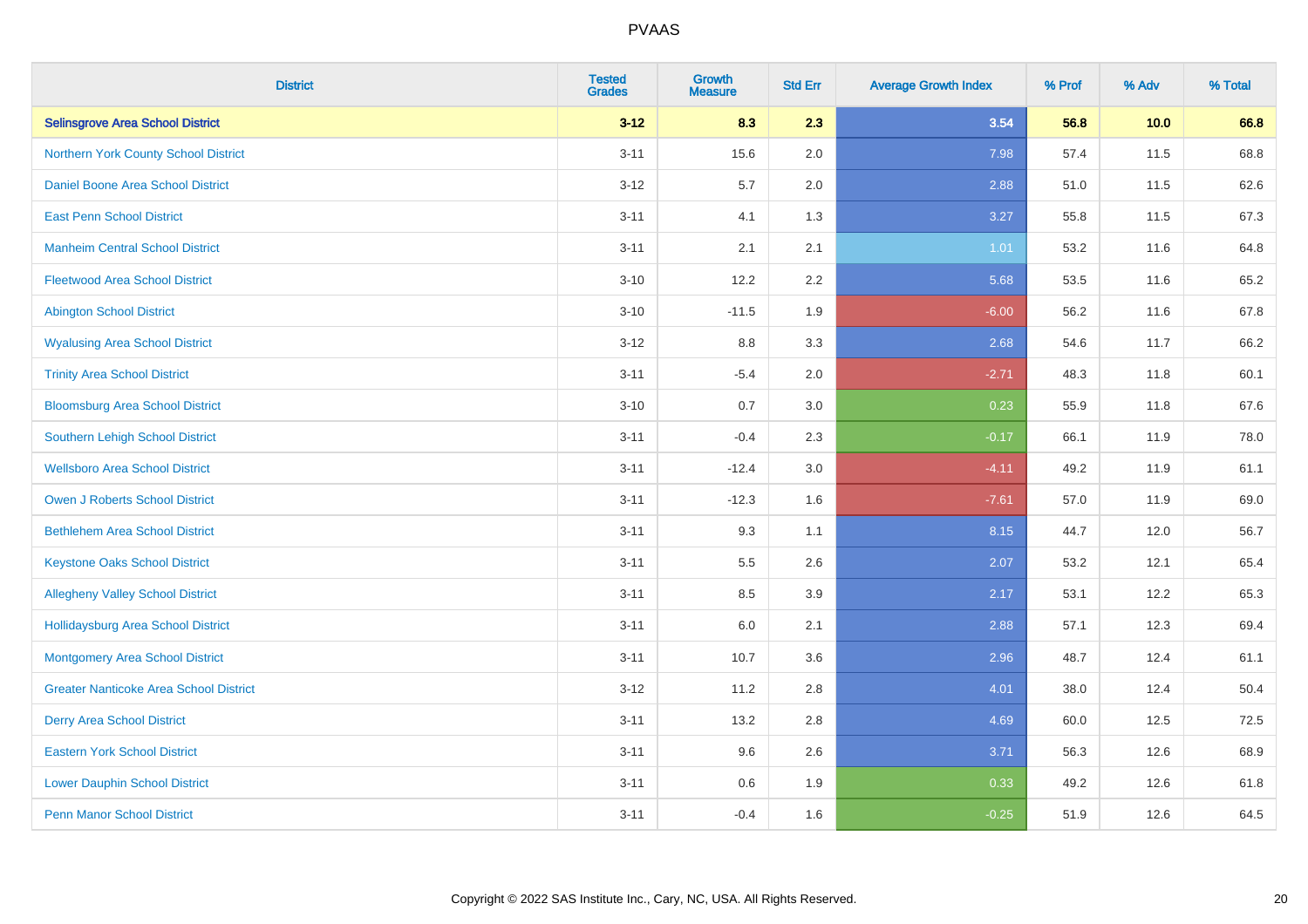| <b>District</b>                               | <b>Tested</b><br><b>Grades</b> | Growth<br><b>Measure</b> | <b>Std Err</b> | <b>Average Growth Index</b> | % Prof | % Adv | % Total |
|-----------------------------------------------|--------------------------------|--------------------------|----------------|-----------------------------|--------|-------|---------|
| <b>Selinsgrove Area School District</b>       | $3 - 12$                       | 8.3                      | 2.3            | 3.54                        | 56.8   | 10.0  | 66.8    |
| Pen Argyl Area School District                | $3 - 12$                       | 9.2                      | 2.7            | 3.46                        | 50.0   | 12.6  | 62.6    |
| <b>Spring Cove School District</b>            | $3 - 11$                       | 3.4                      | 2.5            | 1.33                        | 47.8   | 12.7  | 60.4    |
| <b>Marple Newtown School District</b>         | $3 - 11$                       | 2.0                      | 2.4            | 0.81                        | 57.6   | 12.8  | 70.4    |
| <b>Williamsport Area School District</b>      | $3 - 11$                       | 1.9                      | 1.8            | 1.04                        | 44.1   | 12.8  | 56.9    |
| <b>Oley Valley School District</b>            | $3 - 11$                       | $-0.4$                   | 2.8            | $-0.15$                     | 43.1   | 12.9  | 56.0    |
| <b>Wayne Highlands School District</b>        | $3 - 11$                       | 7.8                      | 2.4            | 3.23                        | 52.3   | 13.1  | 65.4    |
| <b>Upper Perkiomen School District</b>        | $3 - 11$                       | 22.1                     | 2.1            | 10.74                       | 57.7   | 13.2  | 70.9    |
| <b>Unionville-Chadds Ford School District</b> | $3 - 11$                       | 17.1                     | 3.1            | 5.51                        | 68.1   | 13.2  | 81.3    |
| <b>Quaker Valley School District</b>          | $3 - 11$                       | $-2.8$                   | 2.6            | $-1.08$                     | 55.2   | 13.2  | 68.4    |
| <b>Westmont Hilltop School District</b>       | $3 - 11$                       | $-4.0$                   | 2.8            | $-1.40$                     | 36.3   | 13.3  | 49.6    |
| <b>Kutztown Area School District</b>          | $3 - 12$                       | $-0.2$                   | 3.2            | $-0.05$                     | 55.4   | 13.3  | 68.7    |
| <b>Harmony Area School District</b>           | $3 - 10$                       | 4.5                      | 6.3            | 0.72                        | 33.3   | 13.3  | 46.7    |
| <b>Jamestown Area School District</b>         | $3 - 11$                       | 13.5                     | 4.2            | 3.19                        | 64.4   | 13.3  | 77.8    |
| <b>Dubois Area School District</b>            | $3 - 11$                       | $-6.2$                   | 2.0            | $-3.07$                     | 50.9   | 13.4  | 64.3    |
| <b>Sharpsville Area School District</b>       | $3 - 11$                       | $-1.4$                   | 3.5            | $-0.40$                     | 55.2   | 13.4  | 68.7    |
| <b>Perkiomen Valley School District</b>       | $3 - 11$                       | $-3.5$                   | 1.6            | $-2.18$                     | 53.8   | 13.4  | 67.2    |
| <b>Midd-West School District</b>              | $3 - 11$                       | 10.3                     | 2.7            | 3.80                        | 58.0   | 13.4  | 71.4    |
| <b>Conestoga Valley School District</b>       | $3 - 11$                       | 8.7                      | 1.8            | 4.69                        | 60.3   | 13.5  | 73.8    |
| <b>Forest Hills School District</b>           | $3 - 11$                       | $-7.3$                   | 2.7            | $-2.74$                     | 41.1   | 13.7  | 54.8    |
| <b>South Park School District</b>             | $3 - 11$                       | $-11.3$                  | 2.7            | $-4.23$                     | 53.5   | 13.7  | 67.3    |
| Mechanicsburg Area School District            | $3 - 11$                       | 5.9                      | 1.8            | 3.29                        | 57.2   | 13.7  | 70.9    |
| <b>Gateway School District</b>                | $3 - 11$                       | 0.8                      | 2.2            | 0.38                        | 52.1   | 13.8  | 65.9    |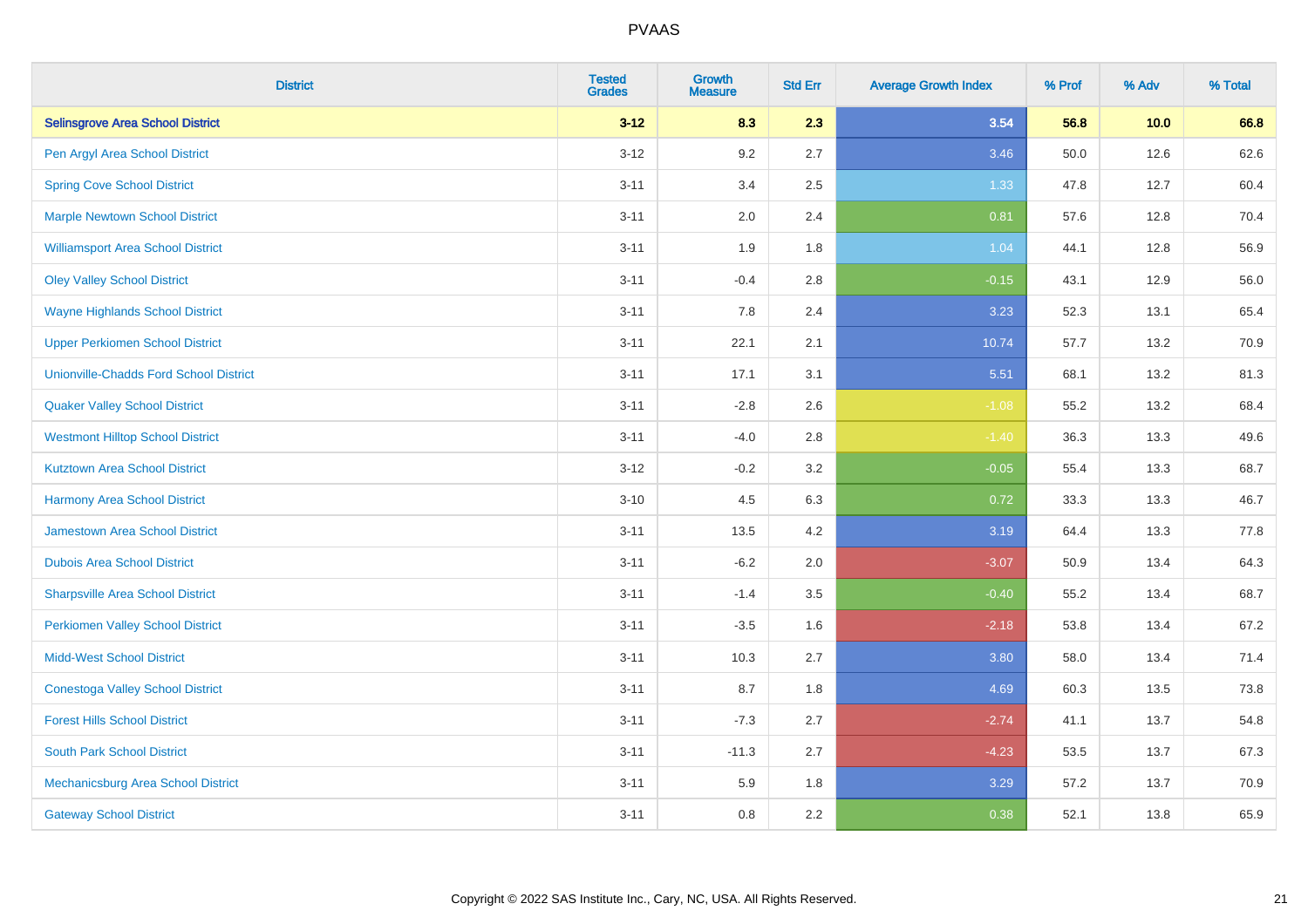| <b>District</b>                                    | <b>Tested</b><br><b>Grades</b> | <b>Growth</b><br><b>Measure</b> | <b>Std Err</b> | <b>Average Growth Index</b> | % Prof | % Adv | % Total |
|----------------------------------------------------|--------------------------------|---------------------------------|----------------|-----------------------------|--------|-------|---------|
| <b>Selinsgrove Area School District</b>            | $3 - 12$                       | 8.3                             | 2.3            | 3.54                        | 56.8   | 10.0  | 66.8    |
| <b>Burrell School District</b>                     | $3 - 11$                       | 4.5                             | 3.1            | 1.48                        | 58.5   | 13.8  | 72.3    |
| Shenango Area School District                      | $3 - 11$                       | $-2.6$                          | 3.3            | $-0.79$                     | 50.6   | 13.9  | 64.6    |
| <b>Berlin Brothersvalley School District</b>       | $3 - 11$                       | 4.0                             | 4.2            | 0.96                        | 48.8   | 14.0  | 62.8    |
| <b>Gettysburg Area School District</b>             | $3 - 11$                       | $-4.0$                          | 2.1            | $-1.89$                     | 45.3   | 14.0  | 59.3    |
| <b>Greater Latrobe School District</b>             | $3 - 11$                       | 0.6                             | 1.9            | 0.31                        | 55.5   | 14.1  | 69.5    |
| <b>Cocalico School District</b>                    | $3 - 11$                       | 10.6                            | 2.0            | 5.18                        | 50.8   | 14.1  | 64.8    |
| <b>Ellwood City Area School District</b>           | $3 - 11$                       | $-4.2$                          | 3.2            | $-1.29$                     | 54.1   | 14.1  | 68.2    |
| <b>North Hills School District</b>                 | $3 - 11$                       | $-1.8$                          | 1.8            | $-0.96$                     | 59.1   | 14.1  | 73.2    |
| <b>Millcreek Township School District</b>          | $3 - 11$                       | 3.1                             | 1.5            | 2.06                        | 55.6   | 14.2  | 69.7    |
| <b>North East School District</b>                  | $3 - 11$                       | $-9.3$                          | 3.1            | $-3.02$                     | 62.6   | 14.4  | 77.0    |
| <b>Hanover Public School District</b>              | $3 - 11$                       | 5.2                             | 2.8            | 1.83                        | 52.2   | 14.4  | 66.7    |
| <b>Avella Area School District</b>                 | $3 - 12$                       | $-0.3$                          | 4.7            | $-0.05$                     | 49.3   | 14.5  | 63.8    |
| <b>Clarion Area School District</b>                | $3 - 11$                       | 10.3                            | 4.1            | 2.51                        | 45.4   | 14.6  | 60.0    |
| <b>Wilson School District</b>                      | $3 - 12$                       | $8.8\,$                         | 1.5            | 5.96                        | 52.6   | 14.6  | 67.2    |
| <b>Valley View School District</b>                 | $3 - 11$                       | 18.1                            | 2.4            | 7.42                        | 53.7   | 14.7  | 68.4    |
| <b>Lincoln Park Performing Arts Charter School</b> | $7 - 11$                       | 3.6                             | 2.5            | 1.42                        | 59.6   | 14.7  | 74.3    |
| <b>Central Columbia School District</b>            | $3 - 12$                       | $-4.8$                          | 2.6            | $-1.86$                     | 53.7   | 14.8  | 68.5    |
| <b>Somerset Area School District</b>               | $3 - 11$                       | $-4.4$                          | 2.3            | $-1.93$                     | 44.4   | 14.9  | 59.3    |
| <b>Spring Grove Area School District</b>           | $3 - 11$                       | 5.6                             | 2.1            | 2.68                        | 55.1   | 15.0  | 70.1    |
| <b>North Clarion County School District</b>        | $3 - 12$                       | 3.7                             | 4.3            | 0.85                        | 67.5   | 15.0  | 82.5    |
| <b>Montour School District</b>                     | $3 - 11$                       | $-1.8$                          | 2.1            | $-0.88$                     | 61.4   | 15.1  | 76.5    |
| <b>Harbor Creek School District</b>                | $3 - 11$                       | $-7.1$                          | 2.7            | $-2.67$                     | 48.8   | 15.2  | 64.0    |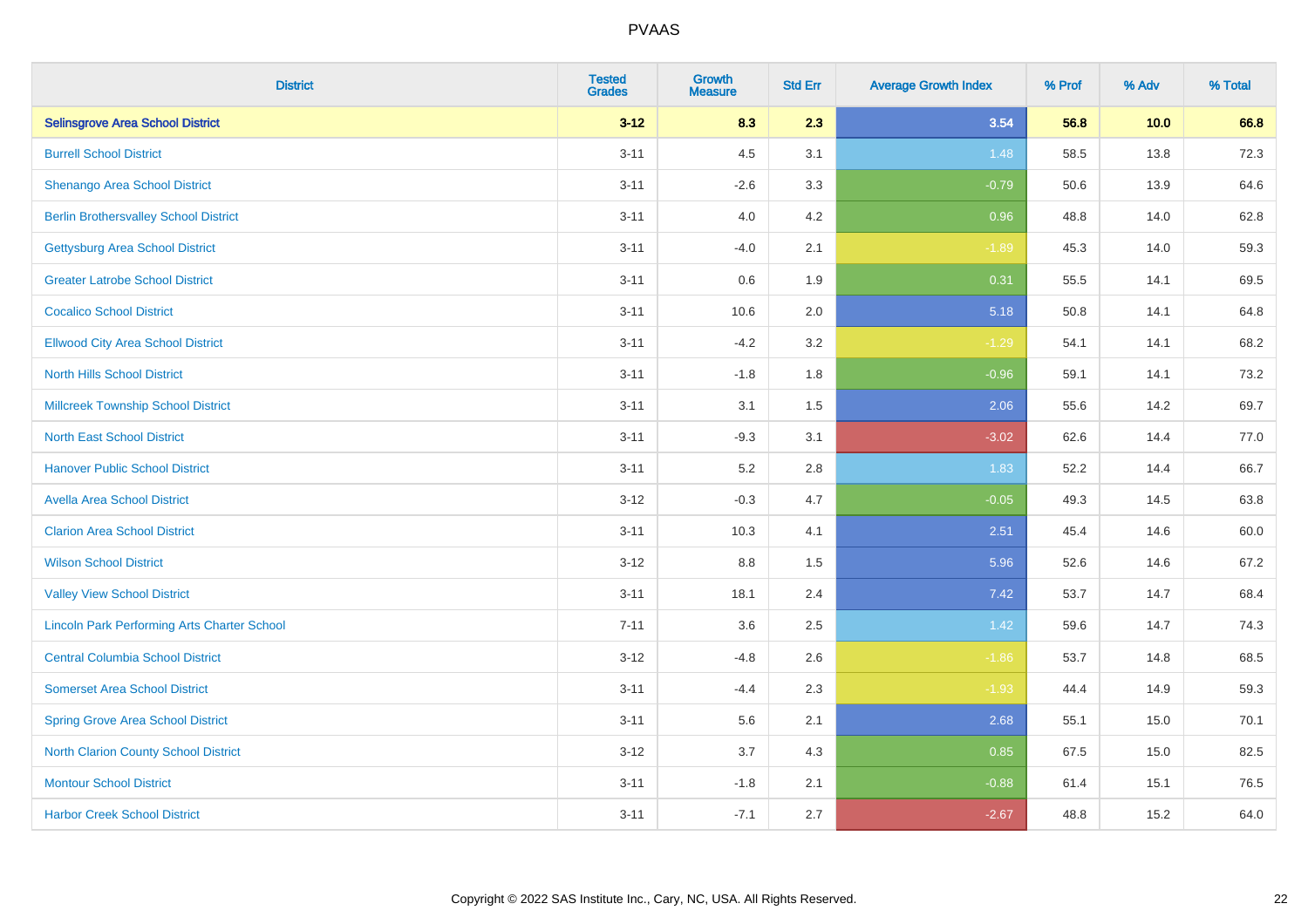| <b>District</b>                            | <b>Tested</b><br><b>Grades</b> | <b>Growth</b><br><b>Measure</b> | <b>Std Err</b> | <b>Average Growth Index</b> | % Prof | % Adv | % Total |
|--------------------------------------------|--------------------------------|---------------------------------|----------------|-----------------------------|--------|-------|---------|
| <b>Selinsgrove Area School District</b>    | $3 - 12$                       | 8.3                             | 2.3            | 3.54                        | 56.8   | 10.0  | 66.8    |
| <b>Souderton Area School District</b>      | $3 - 11$                       | 12.4                            | 1.5            | 8.28                        | 61.7   | 15.2  | 76.9    |
| <b>Franklin Regional School District</b>   | $3 - 11$                       | 2.0                             | 1.9            | 1.02                        | 66.7   | 15.5  | 82.1    |
| <b>Manheim Township School District</b>    | $3 - 12$                       | $-0.9$                          | 1.6            | $-0.58$                     | 53.2   | 15.5  | 68.7    |
| <b>Brookville Area School District</b>     | $3 - 11$                       | 6.9                             | 3.0            | 2.30                        | 55.2   | 15.6  | 70.8    |
| Palmyra Area School District               | $3 - 11$                       | 5.6                             | 1.9            | 2.96                        | 56.4   | 15.6  | 72.0    |
| <b>Girard School District</b>              | $3 - 11$                       | $-0.6$                          | 2.7            | $-0.22$                     | 53.9   | 15.6  | 69.6    |
| <b>West Allegheny School District</b>      | $3 - 12$                       | 4.0                             | 2.1            | 1.96                        | 63.1   | 15.7  | 78.8    |
| <b>Riverview School District</b>           | $3 - 11$                       | $-4.6$                          | 3.8            | $-1.20$                     | 57.9   | 15.8  | 73.7    |
| <b>Canon-Mcmillan School District</b>      | $3 - 11$                       | $-0.8$                          | 1.6            | $-0.50$                     | 58.7   | 15.9  | 74.6    |
| <b>Delaware Valley School District</b>     | $3 - 11$                       | 12.6                            | 1.8            | 6.93                        | 55.2   | 16.2  | 71.4    |
| <b>Abington Heights School District</b>    | $3 - 11$                       | 13.5                            | 2.2            | 6.27                        | 58.3   | 16.2  | 74.5    |
| <b>Deer Lakes School District</b>          | $3 - 11$                       | 17.0                            | 2.7            | 6.32                        | 61.5   | 16.4  | 77.9    |
| <b>Methacton School District</b>           | $3 - 11$                       | 2.5                             | 1.7            | 1.43                        | 62.5   | 16.4  | 79.0    |
| <b>North Pocono School District</b>        | $3 - 11$                       | $-2.3$                          | 3.4            | $-0.68$                     | 52.0   | 16.4  | 68.5    |
| <b>Grove City Area School District</b>     | $3 - 12$                       | 5.1                             | 2.4            | 2.09                        | 36.4   | 16.5  | 52.8    |
| <b>Spring-Ford Area School District</b>    | $3 - 11$                       | 6.0                             | 1.3            | 4.46                        | 60.8   | 16.5  | 77.4    |
| <b>South Butler County School District</b> | $3 - 10$                       | 3.9                             | 2.5            | 1.54                        | 53.1   | 16.6  | 69.7    |
| <b>Northeastern York School District</b>   | $3 - 11$                       | 5.9                             | 2.0            | 3.03                        | 51.1   | 16.6  | 67.6    |
| <b>Council Rock School District</b>        | $3 - 11$                       | 8.9                             | 1.2            | 7.65                        | 62.8   | 16.6  | 79.4    |
| <b>Oswayo Valley School District</b>       | $3 - 12$                       | 8.5                             | 5.0            | 1.68                        | 50.0   | 16.7  | 66.7    |
| <b>Northgate School District</b>           | $3 - 11$                       | 6.3                             | 3.6            | 1.73                        | 53.3   | 16.7  | 70.0    |
| <b>Avon Grove Charter School</b>           | $3 - 11$                       | 9.0                             | 2.9            | 3.13                        | 58.8   | 16.7  | 75.5    |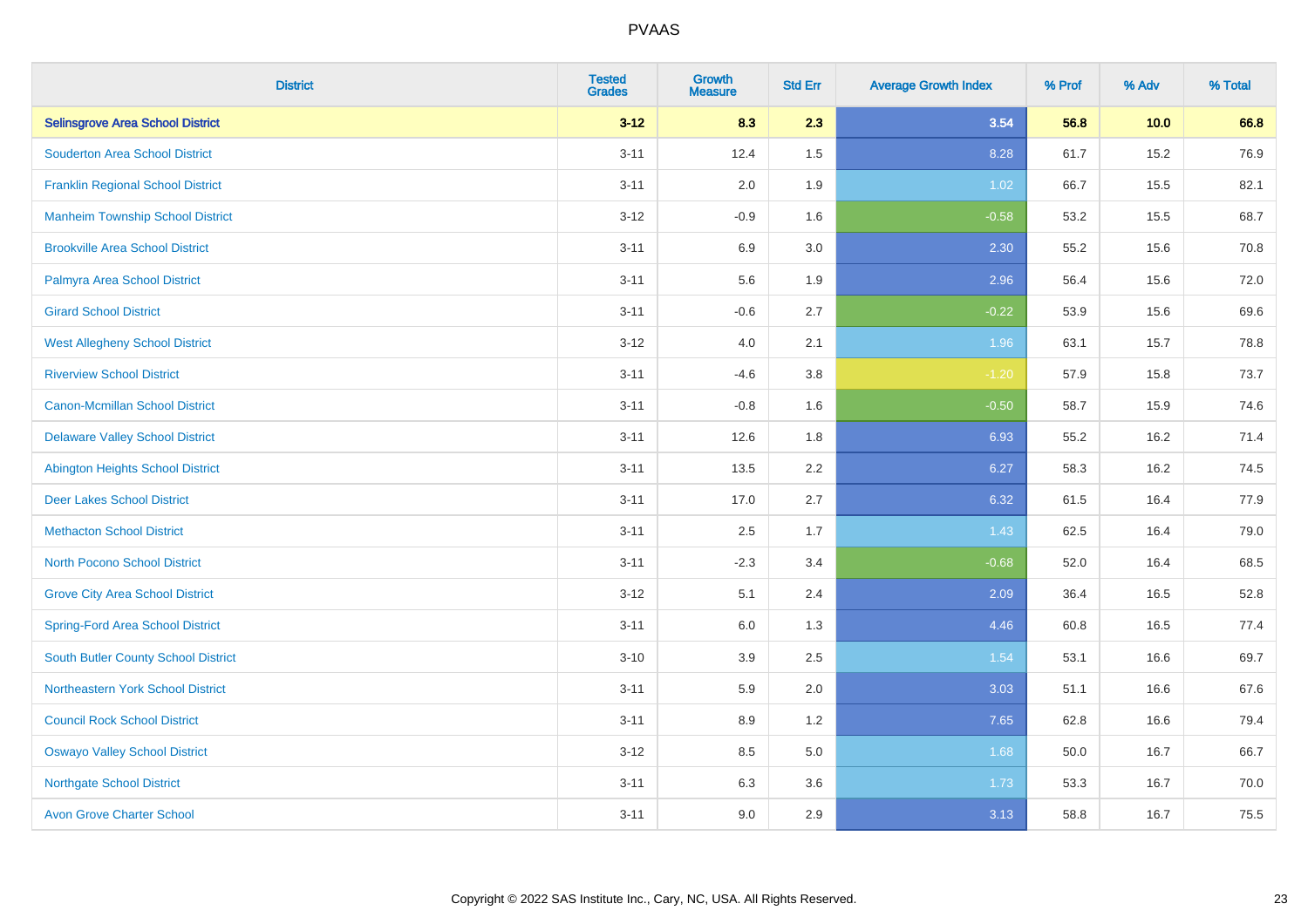| <b>District</b>                                | <b>Tested</b><br><b>Grades</b> | <b>Growth</b><br><b>Measure</b> | <b>Std Err</b> | <b>Average Growth Index</b> | % Prof | % Adv | % Total |
|------------------------------------------------|--------------------------------|---------------------------------|----------------|-----------------------------|--------|-------|---------|
| <b>Selinsgrove Area School District</b>        | $3 - 12$                       | 8.3                             | 2.3            | 3.54                        | 56.8   | 10.0  | 66.8    |
| <b>Tyrone Area School District</b>             | $3 - 12$                       | 19.7                            | 2.5            | 7.87                        | 60.4   | 16.7  | 77.1    |
| <b>Beaver Area School District</b>             | $3 - 10$                       | 4.7                             | 2.4            | 1.94                        | 57.4   | 16.8  | 74.2    |
| <b>Central Bucks School District</b>           | $3 - 11$                       | 1.6                             | $0.9\,$        | 1.66                        | 63.0   | 16.8  | 79.8    |
| <b>Warwick School District</b>                 | $3 - 11$                       | 5.2                             | 1.9            | 2.76                        | 46.4   | 17.0  | 63.3    |
| <b>North Penn School District</b>              | $3 - 11$                       | 9.1                             | 1.1            | 8.36                        | 55.8   | 17.0  | 72.8    |
| <b>Crestwood School District</b>               | $3 - 11$                       | $-0.4$                          | 2.4            | $-0.17$                     | 57.4   | 17.0  | 74.4    |
| <b>Lower Moreland Township School District</b> | $3 - 11$                       | 2.0                             | 2.2            | 0.95                        | 62.8   | 17.0  | 79.8    |
| <b>Homer-Center School District</b>            | $3 - 11$                       | 9.7                             | 3.6            | 2.70                        | 45.1   | 17.2  | 62.3    |
| <b>Western Wayne School District</b>           | $3 - 11$                       | 5.6                             | 2.9            | 1.93                        | 41.3   | 17.4  | 58.7    |
| <b>Camp Hill School District</b>               | $3 - 12$                       | 2.3                             | 3.0            | 0.78                        | 53.6   | 17.5  | 71.1    |
| <b>Wyomissing Area School District</b>         | $3 - 12$                       | 0.8                             | 2.6            | 0.33                        | 55.7   | 17.6  | 73.3    |
| <b>Fairview School District</b>                | $3 - 11$                       | 3.4                             | 2.6            | 1.32                        | 57.2   | 17.6  | 74.8    |
| <b>Conemaugh Township Area School District</b> | $3-12$                         | $-3.7$                          | 3.4            | $-1.09$                     | 53.8   | 17.6  | 71.4    |
| <b>Shanksville-Stonycreek School District</b>  | $3 - 10$                       | 7.0                             | 5.9            | 1.20                        | 64.7   | 17.6  | 82.4    |
| <b>Freeport Area School District</b>           | $3 - 10$                       | 9.7                             | 2.5            | 3.91                        | 57.5   | 17.8  | 75.3    |
| <b>Dallastown Area School District</b>         | $3 - 11$                       | 13.5                            | 1.5            | 8.84                        | 56.0   | 17.9  | 73.8    |
| Southern York County School District           | $3 - 11$                       | 14.2                            | 2.1            | 6.91                        | 55.1   | 18.1  | 73.1    |
| <b>Mars Area School District</b>               | $3 - 10$                       | 5.7                             | 2.1            | 2.75                        | 57.9   | 18.2  | 76.1    |
| Lehigh Valley Charter High School For The Arts | $9 - 10$                       | 7.3                             | 2.6            | 2.82                        | 62.3   | 18.2  | 80.5    |
| <b>Danville Area School District</b>           | $3 - 11$                       | 0.4                             | 2.6            | 0.15                        | 57.4   | 18.4  | 75.7    |
| <b>Indiana Area School District</b>            | $3 - 11$                       | $-5.3$                          | 2.3            | $-2.28$                     | 47.6   | 18.4  | 66.1    |
| <b>Moon Area School District</b>               | $3 - 11$                       | 8.2                             | 1.9            | 4.25                        | 58.7   | 18.5  | 77.2    |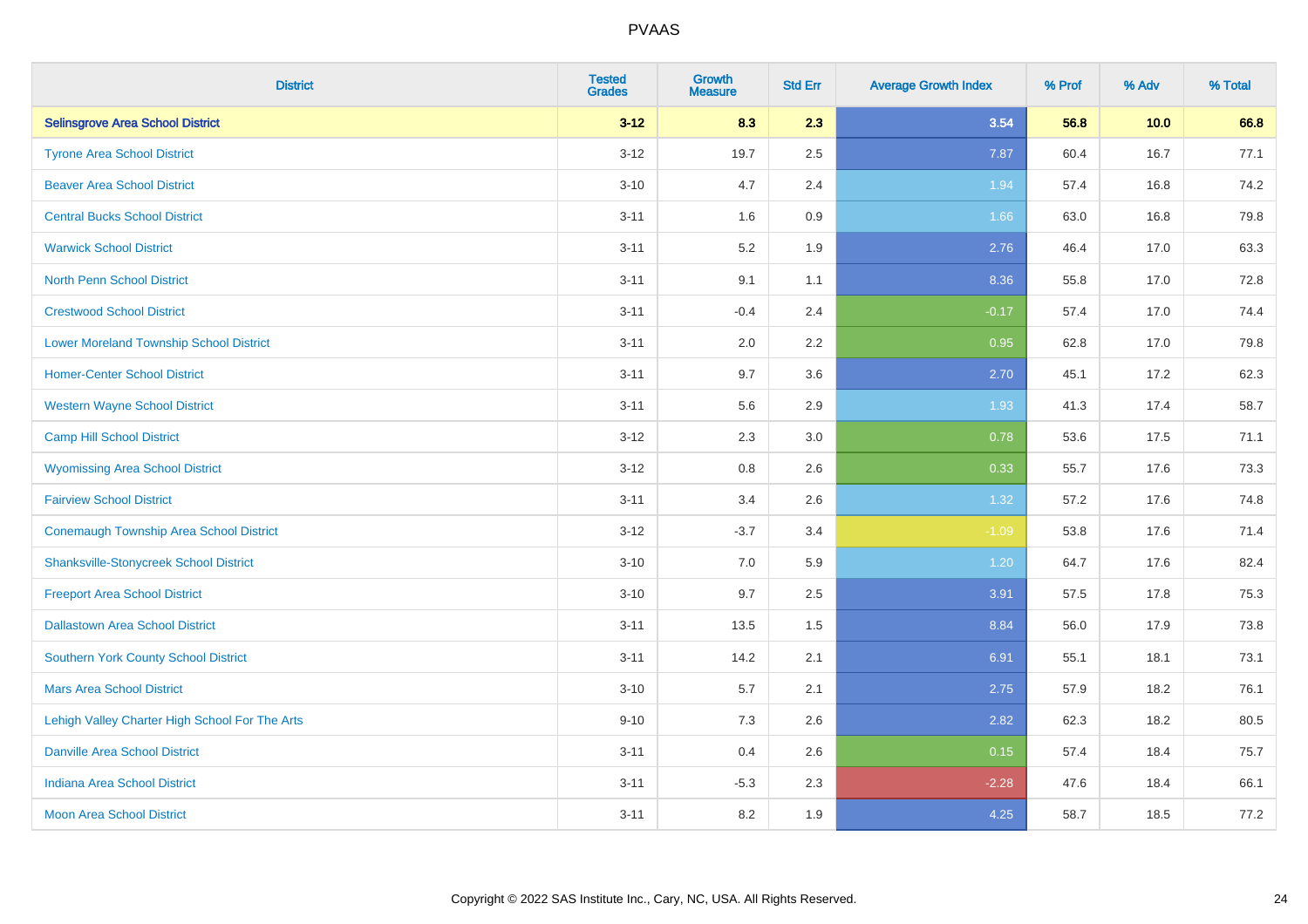| <b>District</b>                                 | <b>Tested</b><br><b>Grades</b> | <b>Growth</b><br><b>Measure</b> | <b>Std Err</b> | <b>Average Growth Index</b> | % Prof | % Adv | % Total |
|-------------------------------------------------|--------------------------------|---------------------------------|----------------|-----------------------------|--------|-------|---------|
| <b>Selinsgrove Area School District</b>         | $3 - 12$                       | 8.3                             | 2.3            | 3.54                        | 56.8   | 10.0  | 66.8    |
| <b>Lewisburg Area School District</b>           | $3 - 11$                       | $-2.7$                          | 2.6            | $-1.03$                     | 57.0   | 18.5  | 75.6    |
| <b>Avon Grove School District</b>               | $3 - 10$                       | 10.0                            | 1.6            | 6.26                        | 56.3   | 18.6  | 74.9    |
| <b>Bethel Park School District</b>              | $3 - 11$                       | 5.6                             | 1.8            | 3.18                        | 65.3   | 18.6  | 83.9    |
| Capital Area School for the Arts Charter School | $9 - 11$                       | 5.8                             | 4.1            | 1.39                        | 59.3   | 18.6  | 78.0    |
| <b>Garnet Valley School District</b>            | $3 - 10$                       | 10.9                            | 1.7            | 6.53                        | 67.1   | 19.0  | 86.1    |
| <b>Richland School District</b>                 | $3 - 11$                       | 6.7                             | 2.9            | 2.33                        | 62.2   | 19.2  | 81.4    |
| <b>Upper Merion Area School District</b>        | $3 - 11$                       | 15.3                            | 2.0            | 7.62                        | 59.3   | 19.3  | 78.6    |
| <b>Bentworth School District</b>                | $3 - 11$                       | 5.7                             | 3.2            | 1.75                        | 44.2   | 19.5  | 63.6    |
| <b>Leechburg Area School District</b>           | $3 - 11$                       | 4.4                             | 4.0            | 1.09                        | 47.8   | 19.6  | 67.4    |
| <b>Colonial School District</b>                 | $3 - 11$                       | 14.0                            | 1.7            | 8.21                        | 60.2   | 19.6  | 79.8    |
| Northern Bedford County School District         | $3 - 11$                       | 16.5                            | 3.6            | 4.58                        | 51.7   | 20.0  | 71.7    |
| <b>Hempfield Area School District</b>           | $3 - 12$                       | 4.6                             | 1.6            | 2.86                        | 53.5   | 20.1  | 73.6    |
| <b>Montoursville Area School District</b>       | $3 - 12$                       | 10.8                            | 2.5            | 4.24                        | 44.6   | 20.1  | 64.8    |
| <b>West Chester Area School District</b>        | $3 - 11$                       | 12.6                            | 1.2            | 10.38                       | 66.8   | 20.2  | 87.0    |
| <b>Saucon Valley School District</b>            | $3 - 11$                       | 14.7                            | 2.5            | 5.98                        | 48.7   | 20.2  | 69.0    |
| <b>Mountain View School District</b>            | $3 - 11$                       | 20.9                            | 3.5            | 5.91                        | 57.8   | 20.3  | 78.1    |
| West Jefferson Hills School District            | $3 - 11$                       | 1.8                             | 2.1            | 0.88                        | 55.7   | 20.8  | 76.4    |
| <b>Fort Leboeuf School District</b>             | $3 - 11$                       | 11.7                            | 2.5            | 4.73                        | 48.5   | 21.1  | 69.6    |
| <b>Pennsbury School District</b>                | $3 - 11$                       | 11.7                            | 1.5            | 7.90                        | 60.1   | 21.3  | 81.3    |
| <b>Springfield School District</b>              | $3 - 11$                       | 13.8                            | 1.7            | 7.99                        | 60.9   | 21.5  | 82.4    |
| <b>Tidioute Community Charter School</b>        | $3 - 11$                       | 5.7                             | 5.1            | 1.11                        | 34.4   | 21.9  | 56.2    |
| <b>Penn-Trafford School District</b>            | $3 - 11$                       | 13.4                            | 1.7            | 7.87                        | 62.3   | 21.9  | 84.2    |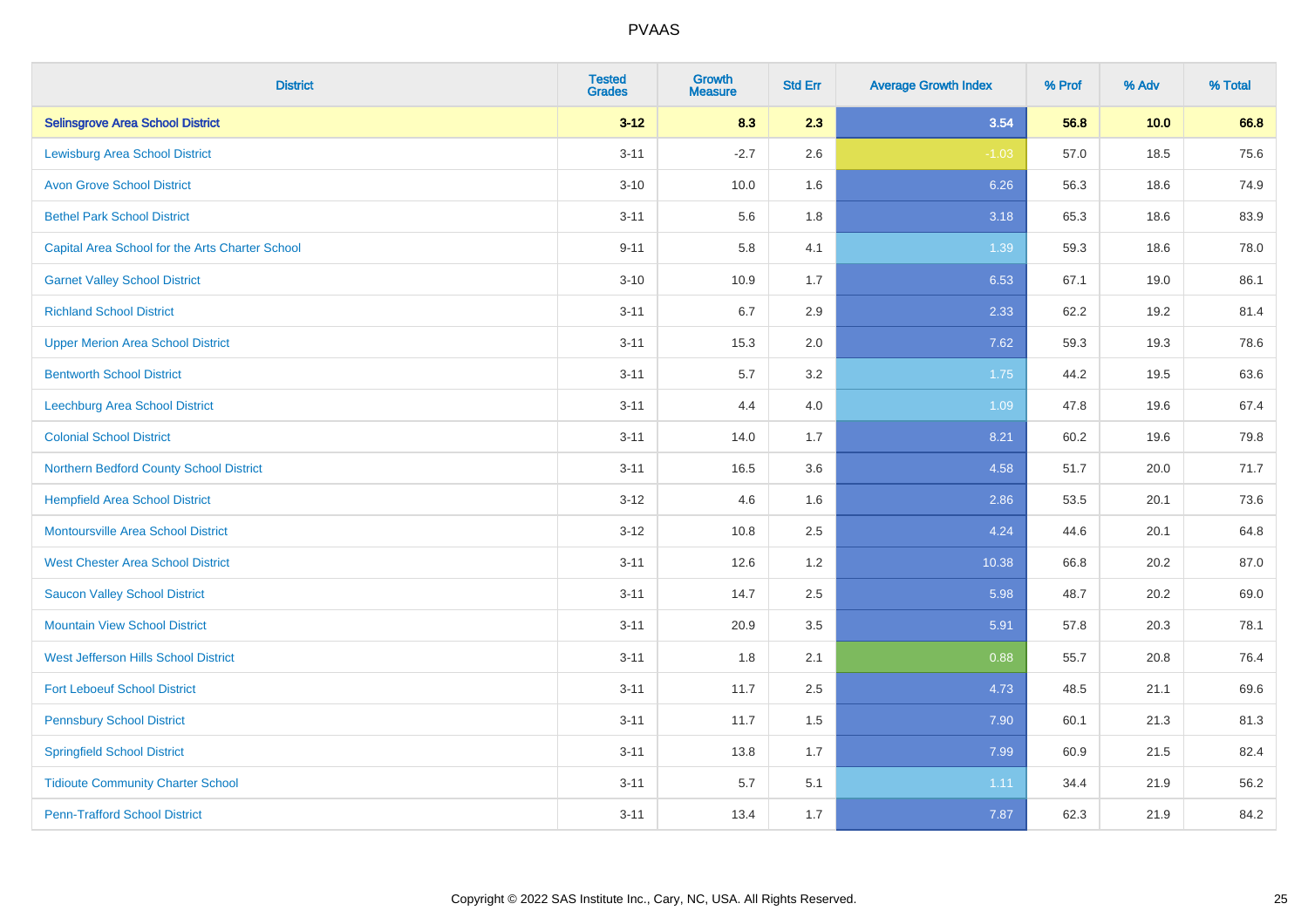| <b>District</b>                               | <b>Tested</b><br><b>Grades</b> | <b>Growth</b><br><b>Measure</b> | <b>Std Err</b> | <b>Average Growth Index</b> | % Prof | % Adv | % Total |
|-----------------------------------------------|--------------------------------|---------------------------------|----------------|-----------------------------|--------|-------|---------|
| <b>Selinsgrove Area School District</b>       | $3 - 12$                       | 8.3                             | 2.3            | 3.54                        | 56.8   | 10.0  | 66.8    |
| <b>Parkland School District</b>               | $3 - 11$                       | 5.3                             | 1.2            | 4.30                        | 58.0   | 22.3  | 80.4    |
| <b>Wissahickon School District</b>            | $3 - 10$                       | 12.5                            | 1.8            | 6.85                        | 58.3   | 22.4  | 80.7    |
| <b>Wallingford-Swarthmore School District</b> | $3 - 10$                       | 0.9                             | 2.4            | 0.38                        | 64.4   | 22.7  | 87.1    |
| New Hope-Solebury School District             | $3 - 11$                       | 7.5                             | 2.9            | 2.57                        | 68.2   | 22.7  | 90.9    |
| Renaissance Academy Charter School            | $3 - 11$                       | 8.3                             | 3.3            | 2.54                        | 45.6   | 22.8  | 68.4    |
| <b>Penns Valley Area School District</b>      | $3 - 12$                       | 14.0                            | 2.9            | 4.80                        | 41.9   | 23.1  | 65.0    |
| <b>Radnor Township School District</b>        | $3 - 12$                       | 1.0                             | 2.1            | 0.50                        | 65.0   | 23.2  | 88.2    |
| <b>Cumberland Valley School District</b>      | $3 - 12$                       | 18.5                            | 1.3            | 14.64                       | 60.7   | 23.4  | 84.1    |
| Downingtown Area School District              | $3 - 11$                       | 12.1                            | 1.1            | 10.67                       | 60.0   | 23.5  | 83.6    |
| Mt Lebanon School District                    | $3 - 11$                       | $-1.0$                          | 1.5            | $-0.70$                     | 61.9   | 24.0  | 85.9    |
| <b>Pine-Richland School District</b>          | $3 - 11$                       | 11.5                            | 1.8            | 6.31                        | 60.6   | 24.4  | 85.0    |
| <b>Upper Dublin School District</b>           | $3 - 12$                       | 15.4                            | 1.8            | 8.53                        | 60.8   | 24.8  | 85.6    |
| <b>Greenwood School District</b>              | $3 - 11$                       | 15.9                            | 3.9            | 4.11                        | 50.0   | 25.0  | 75.0    |
| <b>Haverford Township School District</b>     | $3 - 11$                       | 8.0                             | 1.5            | 5.27                        | 53.0   | 25.5  | 78.6    |
| <b>Derry Township School District</b>         | $3 - 10$                       | 12.8                            | 2.0            | 6.39                        | 54.8   | 25.8  | 80.6    |
| <b>State College Area School District</b>     | $3 - 11$                       | 20.5                            | 1.4            | 14.33                       | 58.0   | 25.9  | 84.0    |
| <b>Peters Township School District</b>        | $3 - 11$                       | 5.0                             | 1.8            | 2.76                        | 59.8   | 26.1  | 85.9    |
| South Fayette Township School District        | $3 - 11$                       | 1.7                             | 2.0            | 0.88                        | 61.0   | 26.5  | 87.6    |
| <b>Norwin School District</b>                 | $3 - 11$                       | 18.0                            | 1.7            | 10.37                       | 58.5   | 27.0  | 85.4    |
| <b>York Suburban School District</b>          | $3 - 11$                       | 10.1                            | 2.1            | 4.91                        | 53.5   | 27.8  | 81.3    |
| <b>North Allegheny School District</b>        | $3 - 11$                       | 17.4                            | 1.3            | 13.52                       | 59.5   | 28.1  | 87.6    |
| <b>Hampton Township School District</b>       | $3 - 11$                       | 5.1                             | 2.2            | 2.35                        | 54.0   | 28.2  | 82.2    |